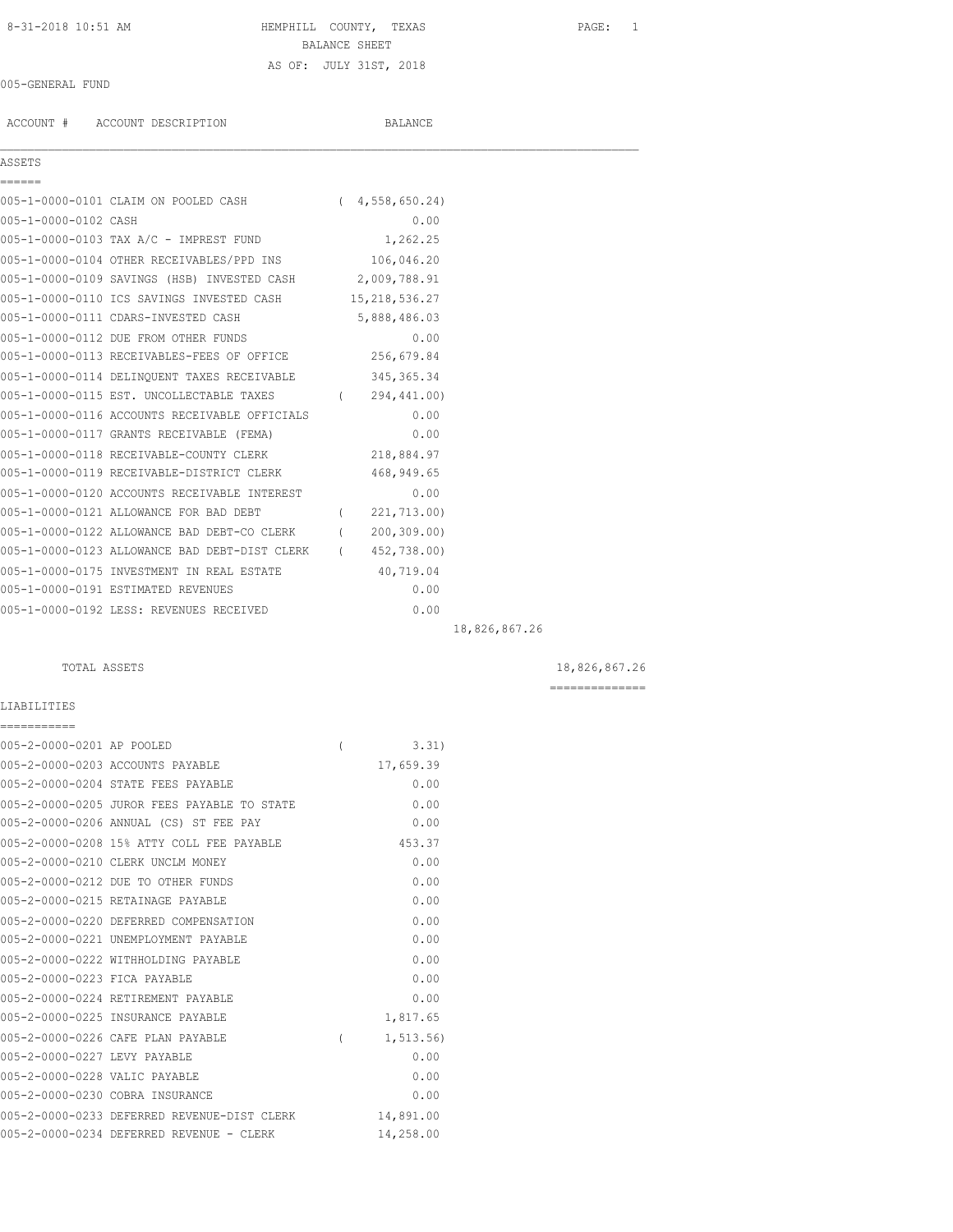# 8-31-2018 10:51 AM **HEMPHILL COUNTY, TEXAS** PAGE: 2

BALANCE SHEET AS OF: JULY 31ST, 2018

## 005-GENERAL FUND

ACCOUNT # ACCOUNT DESCRIPTION BALANCE

|                                | 005-2-0000-0236 DEFERRED REVENUE - JP          | 24,401.00 |  |
|--------------------------------|------------------------------------------------|-----------|--|
|                                | 005-2-0000-0238 DEFERRED TAX REVENUE           | 39,474.00 |  |
|                                | 005-2-0000-0261 SALES TAX REPORT               | 2.28      |  |
| 005-2-0000-0281 APPROPRIATIONS |                                                | 0.00      |  |
|                                | 005-2-0000-0282 LESS: EXPENDITURES             | 0.00      |  |
|                                | 005-2-0000-0283 LESS: ENCUMBRANCES             | 0.00      |  |
|                                | 005-2-0000-0290 PRIOR YR A/PAYABLE             | 0.00      |  |
|                                | 005-2-0000-0301 1-CCC COURT COSTS COLLECTED    | 0.00      |  |
|                                | 005-2-0000-0306 6-BAIL BOND FEE                | 229.50    |  |
|                                | 005-2-0000-0307 7-DNA CONVICTIONS              | 0.00      |  |
|                                | 005-2-0000-0308 8-DNA CS COMM. SUPERVISION     | 0.00      |  |
|                                | 005-2-0000-0309 9-DNA JV TESTING FEE JV        | 0.00      |  |
|                                | 005-2-0000-0310 10-EMS TRAMA FUND              | 0.00      |  |
|                                | 005-2-0000-0311 11-JPD-JUV PRO DIVERSION FEE   | 0.00      |  |
|                                | 005-2-0000-0312 12-JRF-JURY REIMBURSEMENT FEE  | 0.00      |  |
|                                | 005-2-0000-0313 13-IDF INDIGENT DEFENSE FEE    | 0.00      |  |
|                                | 005-2-0000-0314 14-MVF MOVING VIOLATION FEE    | 0.00      |  |
|                                | 005-2-0000-0315 15-STF STATE TRAFFIC FINE      | 0.00      |  |
|                                | 005-2-0000-0316 16-POF PEACE OFFICER FEES      | 0.00      |  |
|                                | 005-2-0000-0317 17-FTA FAILURE TO APPEAR       | 0.00      |  |
|                                | 005-2-0000-0318 18-JUD FUND CONSTITUTIONAL     | 0.00      |  |
|                                | 005-2-0000-0320 MCW-MOTOR CARRIER WT           | 0.00      |  |
|                                | 005-2-0000-0321 TP-TIME PAYMENT FEE            | 0.00      |  |
|                                | 005-2-0000-0322 DRF-DRIVING RECORDS FEE        | 0.00      |  |
|                                | 005-2-0000-0323 JS-JUDICIAL SUPPORT FEE        | 0.00      |  |
|                                | 005-2-0000-0324 TPDF-TRUANCY PREV DIV FUND     | 0.00      |  |
|                                | 005-2-0000-0325 SPECIALTY COURT                | 66.69     |  |
|                                | 005-2-0000-0326 7TH COURT OF APPEALS           | 0.24      |  |
| 005-2-0000-0327 OMNIBASE       |                                                | 0.00      |  |
| 005-2-0000-0328 PARKS&WILDLIFE |                                                | 0.00      |  |
|                                | 005-2-0000-0329 CHILD SAFETY SEAT              | 310.22    |  |
| 005-2-0000-0330 CISD           |                                                | 70.37     |  |
| 005-2-0000-0331 TRAILEE/CASA   |                                                | 0.00      |  |
|                                | 005-2-0000-0400 BIRTH-REMOTE ACCESS            | 0.00      |  |
|                                | 005-2-0000-0410 1-BIRTH CERTIFICATE FEE        | 0.00      |  |
|                                | 005-2-0000-0420 2-MLF MARRIAGE LICENSE FEE     | 0.00      |  |
|                                | 005-2-0000-0430 3-DIM DEC OF INFORMAL MARRIAGE | 0.00      |  |
|                                | 005-2-0000-0440 4-NDF NONDISCLOSURE FEES       | 0.00      |  |
|                                | 005-2-0000-0450 5-TCV-JUROR DONATIONS          | 0.00      |  |
|                                | 005-2-0000-0460 6-JUSTICE CTS-INDIGENT LEGAL   | 0.00      |  |
|                                | 005-2-0000-0470 7A-STATUTORY PROBATE           | 0.00      |  |
|                                | 005-2-0000-0471 7B-JUDICIAL FUND FILING FEE    | 0.00      |  |
|                                | 005-2-0000-0480 8A-STATUTORY CO COURT          | 0.00      |  |
|                                | 005-2-0000-0481 8B-JUDICIAL FUND               | 0.00      |  |
|                                | 005-2-0000-0490 9A-CONSTITUTIONAL CO COURT     | 0.00      |  |
|                                | 005-2-0000-0491 9B-JUDICIAL FUND FILING FEE    | 0.00      |  |
| 005-2-0000-0492 10A-DIVORCE    |                                                | 0.00      |  |
|                                | 005-2-0000-0493 10B-OTHER THAN DIVORCE         | 0.00      |  |
|                                | 005-2-0000-0494 10C-INDIGENT LEGAL SERVICES    | 0.00      |  |
|                                |                                                | 0.00      |  |
|                                | 005-2-0000-0495 11-JUDICIAL SUPPORT FEE        |           |  |
|                                | 005-2-0000-0496 SFP-ELECTRONIC FILING SYSTEM   | 0.00      |  |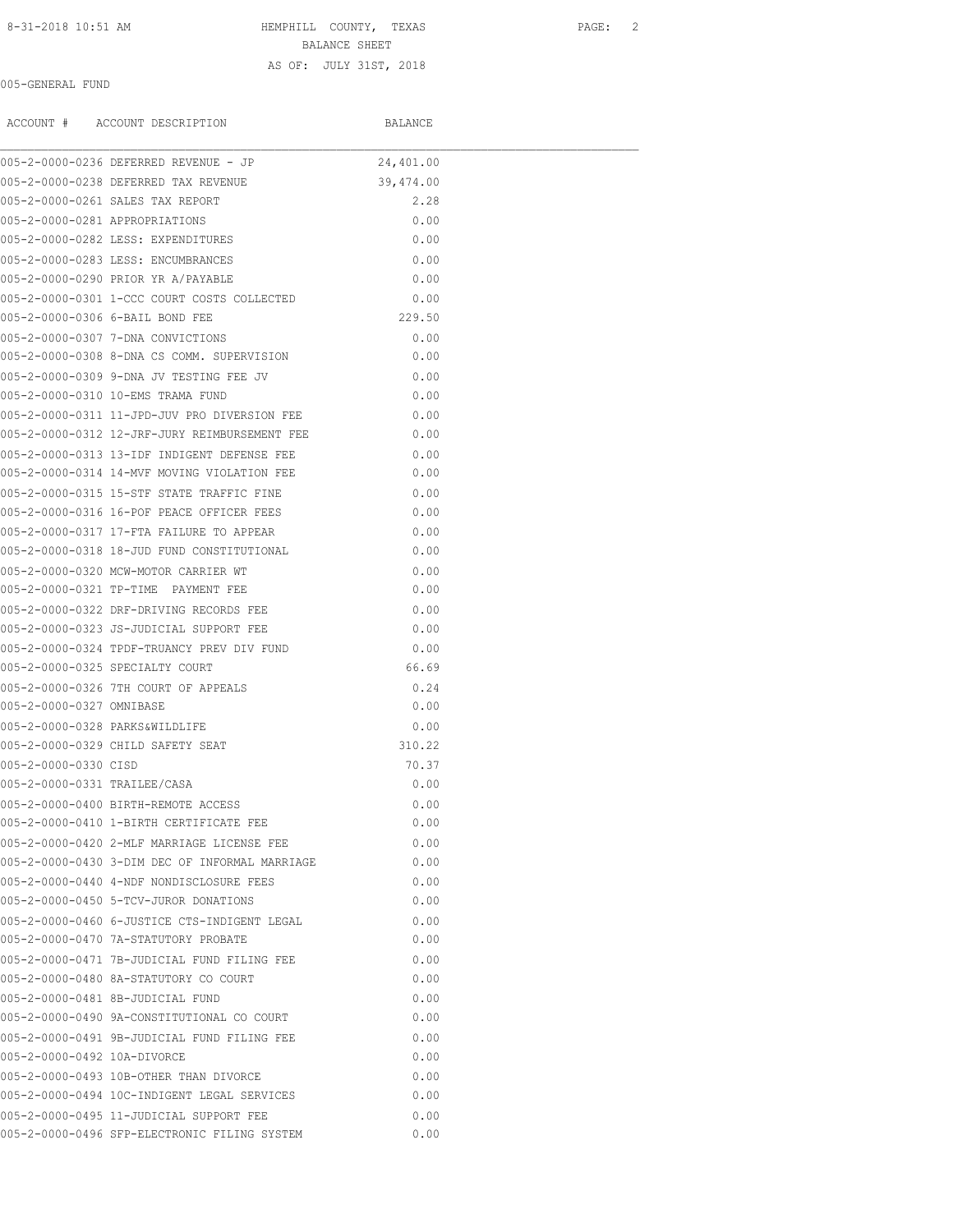| 8-31-2018 10:51 AM |
|--------------------|
|--------------------|

HEMPHILL COUNTY, TEXAS PAGE: 3

BALANCE SHEET

## AS OF: JULY 31ST, 2018

005-GENERAL FUND

|                | ACCOUNT # ACCOUNT DESCRIPTION                    | <b>BALANCE</b> |               |
|----------------|--------------------------------------------------|----------------|---------------|
|                | 005-2-0000-0497 TEXAS HOME VISITING PROGRAM      | 10.00          |               |
|                | 005-2-0000-0498 JUDICIAL AND COURT PERSONEL TR   | 0.00           |               |
|                | 005-2-1510-0221 UNEMPLOYMENT PAYABLE             | 0.00           |               |
|                | 005-2-1520-0221 UNEMPLOYMENT PAYABLE             | 0.00           |               |
|                | 005-2-1530-0221 UNEMPLOYMENT PAYABLE             | 0.00           |               |
|                | 005-2-1540-0221 UNEMPLOYMENT PAYABLE             | 0.00           |               |
|                | 005-2-2410-0221 UNEMPLOYMENT PAYABLE             | 0.00           |               |
|                | 005-2-2500-0221 UNEMPLOYMENT PAYABLE             | 0.00           |               |
|                | 005-2-2550-0221 UNEMPLOYMENT PAYABLE             | 0.00           |               |
|                | 005-2-2560-0221 UNEMPLOYMENT PAYABLE             | 0.00           |               |
|                | 005-2-3500-0221 UNEMPLOYMENT PAYABLE             | 0.00           |               |
|                | 005-2-3600-0221 UNEMPLOYMENT PAYABLE             | 0.00           |               |
|                | 005-2-7001-0221 UNEMPLOYMENT PAYABLE             | 0.00           |               |
|                | TOTAL LIABILITIES                                |                | 112,126.84    |
| EOUITY         |                                                  |                |               |
| ======         |                                                  |                |               |
|                | 005-3-0000-0301 CURRENT FUND BALANCE             | 17,618,456.00  |               |
|                | 005-3-0000-0302 BUDGETED FUND BALANCE            | 0.00           |               |
|                | TOTAL BEGINNING EQUITY                           | 17,618,456.00  |               |
|                |                                                  |                |               |
| TOTAL REVENUE  |                                                  | 5, 923, 496.93 |               |
| TOTAL EXPENSES |                                                  | 4,827,212.51   |               |
|                | TOTAL REVENUE OVER/(UNDER) EXPENSES 1,096,284.42 |                |               |
|                | TOTAL EQUITY & REV. OVER/(UNDER) EXP.            |                | 18,714,740.42 |

TOTAL LIABILITIES, EQUITY & REV.OVER/(UNDER) EXP. 18,826,867.26

==============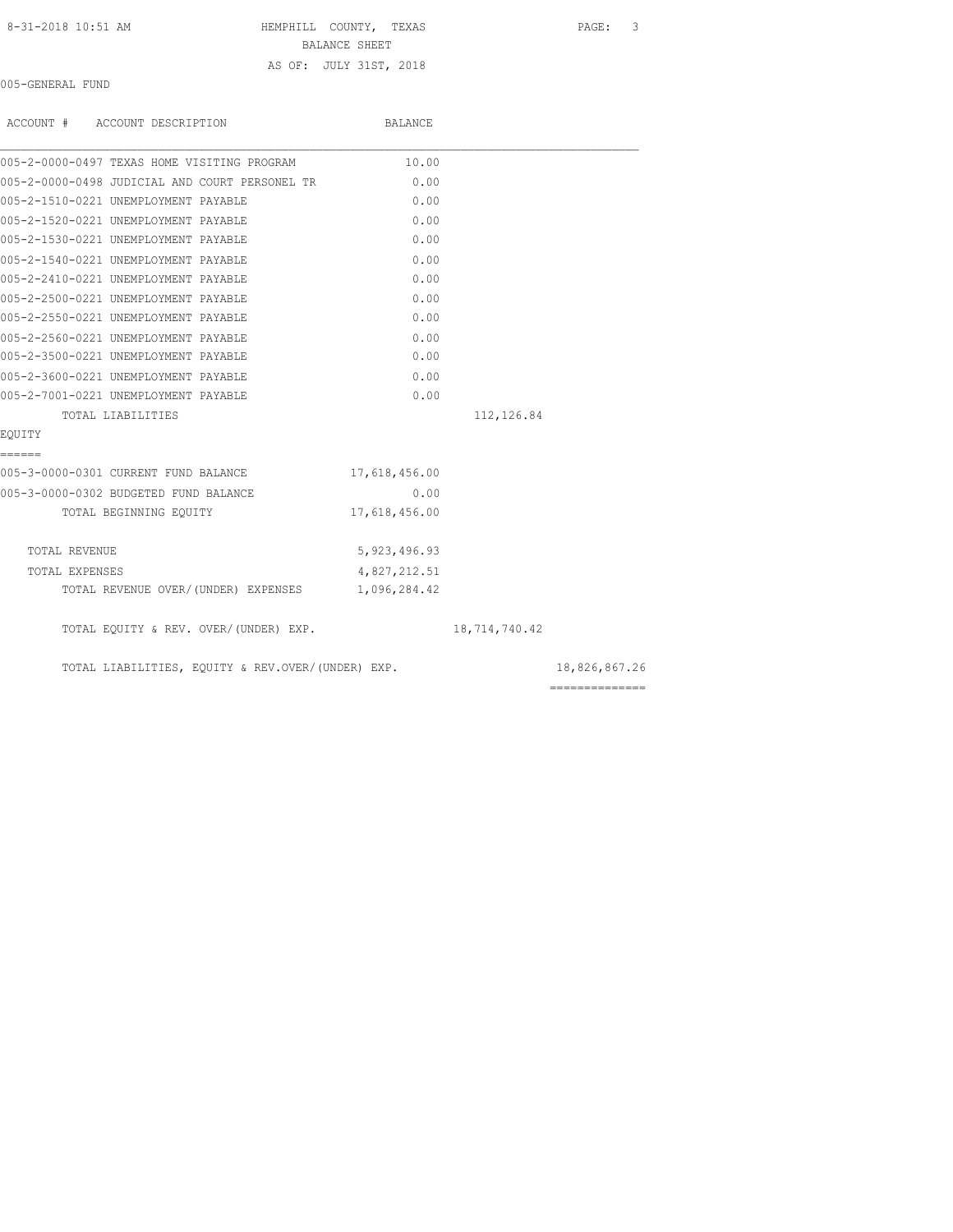| 8-31-2018 10:51 AM                                | HEMPHILL COUNTY, TEXAS<br>BALANCE SHEET |          | PAGE: 1        |
|---------------------------------------------------|-----------------------------------------|----------|----------------|
|                                                   | AS OF: JULY 31ST, 2018                  |          |                |
| 008-LAW LIBRARY                                   |                                         |          |                |
| ACCOUNT # ACCOUNT DESCRIPTION                     | BALANCE                                 |          |                |
| ASSETS                                            |                                         |          |                |
| ======                                            |                                         |          |                |
| 008-1-0000-0101 CLAIM ON POOLED CASH              | 9,504.26                                |          |                |
| 008-1-0000-0102 CASH - LAW LIBRARY                | 0.00                                    |          |                |
| 008-1-0000-0191 ESTIMATED REVENUES                | 0.00                                    |          |                |
| 008-1-0000-0192 LESS: REVENUES RECEIVED           | 0.00                                    |          |                |
|                                                   |                                         | 9,504.26 |                |
| TOTAL ASSETS                                      |                                         |          | 9,504.26       |
| LIABILITIES                                       |                                         |          | -------------- |
| -----------                                       |                                         |          |                |
| 008-2-0000-0201 AP POOLED                         | 0.00                                    |          |                |
| 008-2-0000-0203 ACOUNTS PAYABLE                   | 0.00                                    |          |                |
| 008-2-0000-0222 PAYROLL W/H PAYABLE               | 0.00                                    |          |                |
| 008-2-0000-0223 PAYROLL FICA PAYABLE              | 0.00                                    |          |                |
| 008-2-0000-0224 PAYROLL RETIREMENT PAYABLE        | 0.00                                    |          |                |
| 008-2-0000-0225 PAYROLL INSURANCE PAYABLE         | 0.00                                    |          |                |
| 008-2-0000-0281 APPROPRIATIONS                    | 0.00                                    |          |                |
| 008-2-0000-0282 LESS: EXPENDITURES                | 0.00                                    |          |                |
| 008-2-0000-0283 LESS: ENCUMBRANCES                | 0.00                                    |          |                |
| 008-2-0000-0290 PRIOR YEAR PAYABLES               | 0.00                                    |          |                |
| TOTAL LIABILITIES                                 |                                         | 0.00     |                |
| EQUITY                                            |                                         |          |                |
| ======                                            |                                         |          |                |
| 008-3-0000-0301 CURRENT FUND BALANCE              | 7,509.26                                |          |                |
| 008-3-0000-0302 BUDGETED FUND BALANCE             | 0.00                                    |          |                |
| TOTAL BEGINNING EQUITY                            | 7,509.26                                |          |                |
| TOTAL REVENUE                                     | 1,995.00                                |          |                |
| TOTAL EXPENSES                                    | 0.00                                    |          |                |
| TOTAL REVENUE OVER/(UNDER) EXPENSES               | 1,995.00                                |          |                |
| TOTAL EQUITY & REV. OVER/(UNDER) EXP.             |                                         | 9,504.26 |                |
| TOTAL LIABILITIES, EOUITY & REV.OVER/(UNDER) EXP. |                                         |          | 9,504.26       |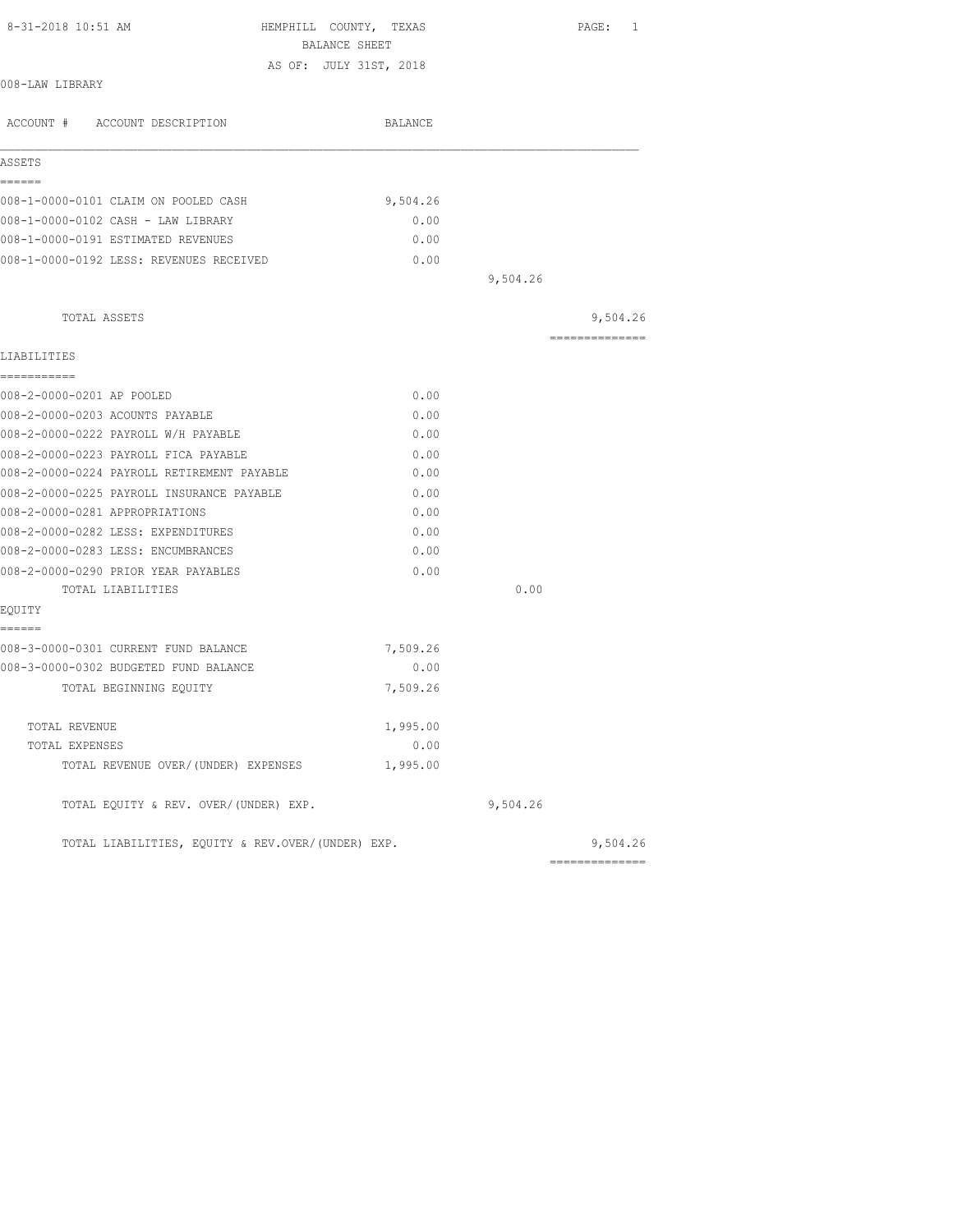| 8-31-2018 10:51 AM<br>HEMPHILL COUNTY, TEXAS<br>BALANCE SHEET                      |                |           | PAGE: 1                                                                                                                                                                                                                                                                                                                                                                                                                                                                                |
|------------------------------------------------------------------------------------|----------------|-----------|----------------------------------------------------------------------------------------------------------------------------------------------------------------------------------------------------------------------------------------------------------------------------------------------------------------------------------------------------------------------------------------------------------------------------------------------------------------------------------------|
| AS OF: JULY 31ST, 2018                                                             |                |           |                                                                                                                                                                                                                                                                                                                                                                                                                                                                                        |
| 009-SECURITY FEE                                                                   |                |           |                                                                                                                                                                                                                                                                                                                                                                                                                                                                                        |
| ACCOUNT # ACCOUNT DESCRIPTION                                                      | <b>BALANCE</b> |           |                                                                                                                                                                                                                                                                                                                                                                                                                                                                                        |
| ASSETS                                                                             |                |           |                                                                                                                                                                                                                                                                                                                                                                                                                                                                                        |
| ======<br>009-1-0000-0101 CLAIM ON POOLED CASH                                     | 69,698.25      |           |                                                                                                                                                                                                                                                                                                                                                                                                                                                                                        |
|                                                                                    |                |           |                                                                                                                                                                                                                                                                                                                                                                                                                                                                                        |
| 009-1-0000-0102 CASH - COUNTY - SECURITY FEE<br>009-1-0000-0191 ESTIMATED REVENUES | 0.00<br>0.00   |           |                                                                                                                                                                                                                                                                                                                                                                                                                                                                                        |
| 009-1-0000-0192 LESS: REVENUES RECEIVED                                            |                |           |                                                                                                                                                                                                                                                                                                                                                                                                                                                                                        |
|                                                                                    | 0.00           | 69,698.25 |                                                                                                                                                                                                                                                                                                                                                                                                                                                                                        |
|                                                                                    |                |           |                                                                                                                                                                                                                                                                                                                                                                                                                                                                                        |
| TOTAL ASSETS                                                                       |                |           | 69,698.25                                                                                                                                                                                                                                                                                                                                                                                                                                                                              |
| LIABILITIES                                                                        |                |           | $\begin{array}{cccccccccccccc} \multicolumn{2}{c}{} & \multicolumn{2}{c}{} & \multicolumn{2}{c}{} & \multicolumn{2}{c}{} & \multicolumn{2}{c}{} & \multicolumn{2}{c}{} & \multicolumn{2}{c}{} & \multicolumn{2}{c}{} & \multicolumn{2}{c}{} & \multicolumn{2}{c}{} & \multicolumn{2}{c}{} & \multicolumn{2}{c}{} & \multicolumn{2}{c}{} & \multicolumn{2}{c}{} & \multicolumn{2}{c}{} & \multicolumn{2}{c}{} & \multicolumn{2}{c}{} & \multicolumn{2}{c}{} & \multicolumn{2}{c}{} & \$ |
| -----------                                                                        |                |           |                                                                                                                                                                                                                                                                                                                                                                                                                                                                                        |
| 009-2-0000-0201 AP POOLED                                                          | 0.00           |           |                                                                                                                                                                                                                                                                                                                                                                                                                                                                                        |
| 009-2-0000-0203 ACOUNTS PAYABLE                                                    | 0.00           |           |                                                                                                                                                                                                                                                                                                                                                                                                                                                                                        |
| 009-2-0000-0222 PAYROLL W/H PAYABLE                                                | 0.00           |           |                                                                                                                                                                                                                                                                                                                                                                                                                                                                                        |
| 009-2-0000-0223 PAYROLL FICA PAYABLE                                               | 0.00           |           |                                                                                                                                                                                                                                                                                                                                                                                                                                                                                        |
| 009-2-0000-0224 PAYROLL RETIREMENT PAYABLE                                         | 0.00           |           |                                                                                                                                                                                                                                                                                                                                                                                                                                                                                        |
| 009-2-0000-0225 PAYROLL INSURANCE PAYABLE                                          | 0.00           |           |                                                                                                                                                                                                                                                                                                                                                                                                                                                                                        |
| 009-2-0000-0281 APPROPRIATIONS                                                     | 0.00           |           |                                                                                                                                                                                                                                                                                                                                                                                                                                                                                        |
| 009-2-0000-0282 LESS: EXPENDITURES                                                 | 0.00           |           |                                                                                                                                                                                                                                                                                                                                                                                                                                                                                        |
| 009-2-0000-0283 LESS: ENCUMBRANCES                                                 | 0.00           |           |                                                                                                                                                                                                                                                                                                                                                                                                                                                                                        |
| 009-2-0000-0290 PRIOR YR A/PAYABLE                                                 | 0.00           |           |                                                                                                                                                                                                                                                                                                                                                                                                                                                                                        |
| TOTAL LIABILITIES                                                                  |                | 0.00      |                                                                                                                                                                                                                                                                                                                                                                                                                                                                                        |
| EQUITY<br>======                                                                   |                |           |                                                                                                                                                                                                                                                                                                                                                                                                                                                                                        |
| 009-3-0000-0301 CURRENT FUND BALANCE                                               | 66, 347.46     |           |                                                                                                                                                                                                                                                                                                                                                                                                                                                                                        |
| 009-3-0000-0302 BUDGETED FUND BALANCE                                              | 0.00           |           |                                                                                                                                                                                                                                                                                                                                                                                                                                                                                        |
| TOTAL BEGINNING EOUITY                                                             | 66, 347.46     |           |                                                                                                                                                                                                                                                                                                                                                                                                                                                                                        |
| TOTAL REVENUE                                                                      | 3,670.61       |           |                                                                                                                                                                                                                                                                                                                                                                                                                                                                                        |
| TOTAL EXPENSES                                                                     | 319.82         |           |                                                                                                                                                                                                                                                                                                                                                                                                                                                                                        |
| TOTAL REVENUE OVER/(UNDER) EXPENSES                                                | 3,350.79       |           |                                                                                                                                                                                                                                                                                                                                                                                                                                                                                        |
| TOTAL EQUITY & REV. OVER/(UNDER) EXP.                                              |                | 69,698.25 |                                                                                                                                                                                                                                                                                                                                                                                                                                                                                        |
| TOTAL LIABILITIES, EQUITY & REV.OVER/(UNDER) EXP.                                  |                |           | 69,698.25                                                                                                                                                                                                                                                                                                                                                                                                                                                                              |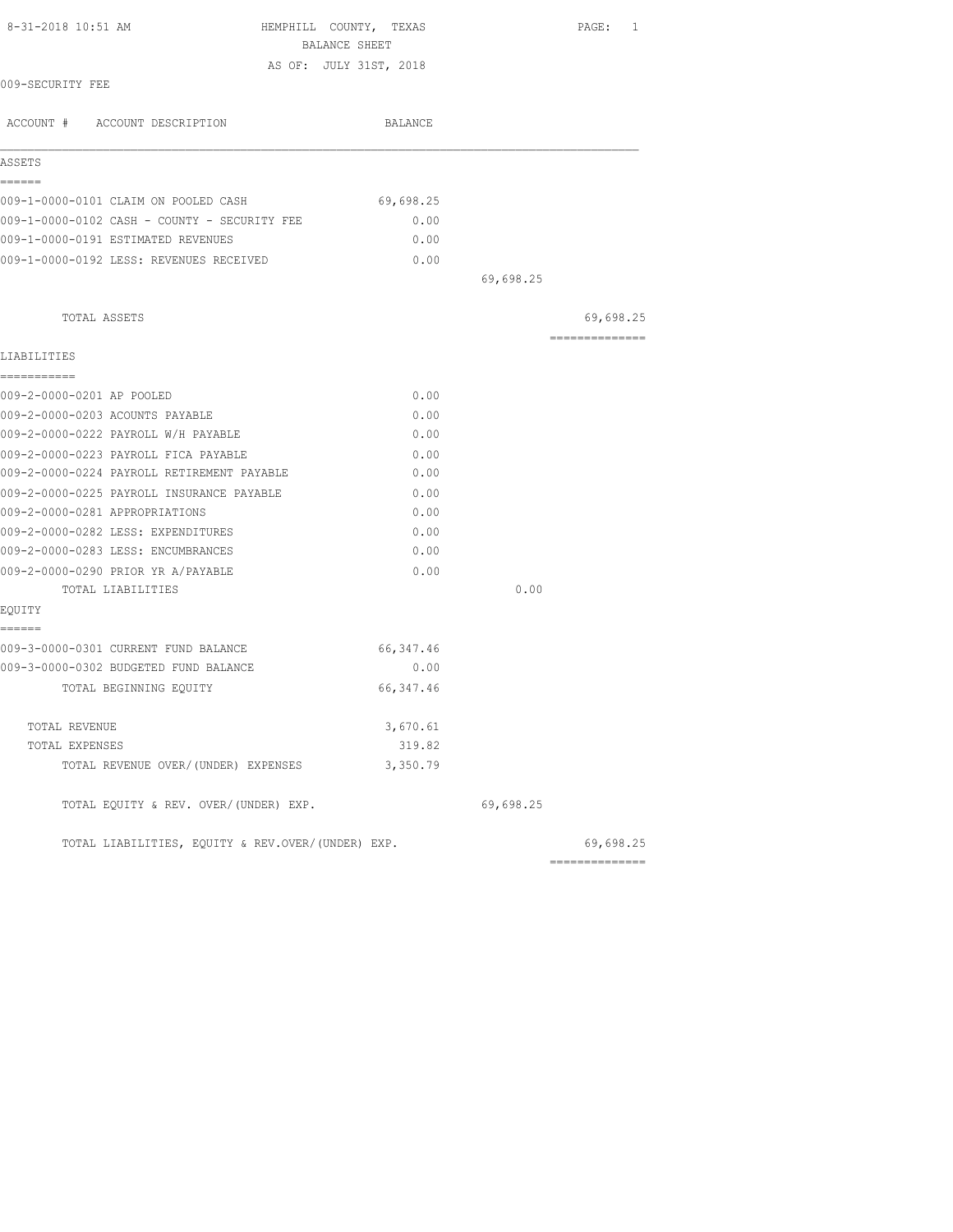| BALANCE SHEET<br>AS OF: JULY 31ST, 2018<br>010-AIRPORT<br>BALANCE |                        |  |
|-------------------------------------------------------------------|------------------------|--|
|                                                                   |                        |  |
| ACCOUNT # ACCOUNT DESCRIPTION                                     |                        |  |
|                                                                   |                        |  |
|                                                                   |                        |  |
|                                                                   |                        |  |
| ASSETS                                                            |                        |  |
| ======                                                            |                        |  |
| 010-1-0000-0102 CASH - AIRPORT<br>341,903.55                      |                        |  |
| 010-1-0000-0104 AIRPORT PREPAID INSURANCE<br>1,920.00             |                        |  |
| 010-1-0000-0110 INVESTED CASH/YR 2000                             | 0.00                   |  |
| 010-1-0000-0111 INVESTED CASH/AIRPORT                             | 0.00                   |  |
| 010-1-0000-0191 ESTIMATED REVENUES                                | 0.00                   |  |
| 010-1-0000-0192 LESS: REVENUES RECEIVED                           | 0.00                   |  |
|                                                                   | 343,823.55             |  |
|                                                                   |                        |  |
| TOTAL ASSETS                                                      | 343,823.55             |  |
|                                                                   | ---------------        |  |
| LIABILITIES<br>===========                                        |                        |  |
| 010-2-0000-0203 ACCOUNTS PAYABLE<br>492.01                        |                        |  |
| 010-2-0000-0222 PAYROLL W/H PAYABLE                               | 0.00                   |  |
| 010-2-0000-0223 PAYROLL FICA PAYABLE                              | 0.00                   |  |
| 010-2-0000-0224 PAYROLL RETIREMENT PAYABLE                        | 0.00                   |  |
| 010-2-0000-0225 PAYROLL INSURANCE PAYABLE                         | 0.00                   |  |
| 010-2-0000-0235 DUE TO GENERAL FUND                               | 0.00                   |  |
| 010-2-0000-0281 APPROPRIATIONS                                    | 0.00                   |  |
| 010-2-0000-0282 LESS: EXPENDITURES                                | 0.00                   |  |
| 010-2-0000-0283 LESS: ENCUMBRANCES                                | 0.00                   |  |
| 010-2-0000-0290 PRIOR YR A/PAYABLE<br>50,000.00)<br>$\left($      |                        |  |
| TOTAL LIABILITIES                                                 | 49,507.99)<br>$\left($ |  |
| EQUITY                                                            |                        |  |
| ------                                                            |                        |  |
| 010-3-0000-0301 CURRENT FUND BALANCE<br>374,564.47                |                        |  |
| 010-3-0000-0302 BUDGETED FUND BALANCE                             | 0.00                   |  |
| 374,564.47<br>TOTAL BEGINNING EQUITY                              |                        |  |
|                                                                   |                        |  |
| 196,527.17<br>TOTAL REVENUE                                       |                        |  |
| 177,760.10<br>TOTAL EXPENSES                                      |                        |  |
| 18,767.07<br>TOTAL REVENUE OVER/(UNDER) EXPENSES                  |                        |  |
| TOTAL EQUITY & REV. OVER/(UNDER) EXP.                             | 393, 331.54            |  |
| TOTAL LIABILITIES, EQUITY & REV.OVER/(UNDER) EXP.                 | 343,823.55             |  |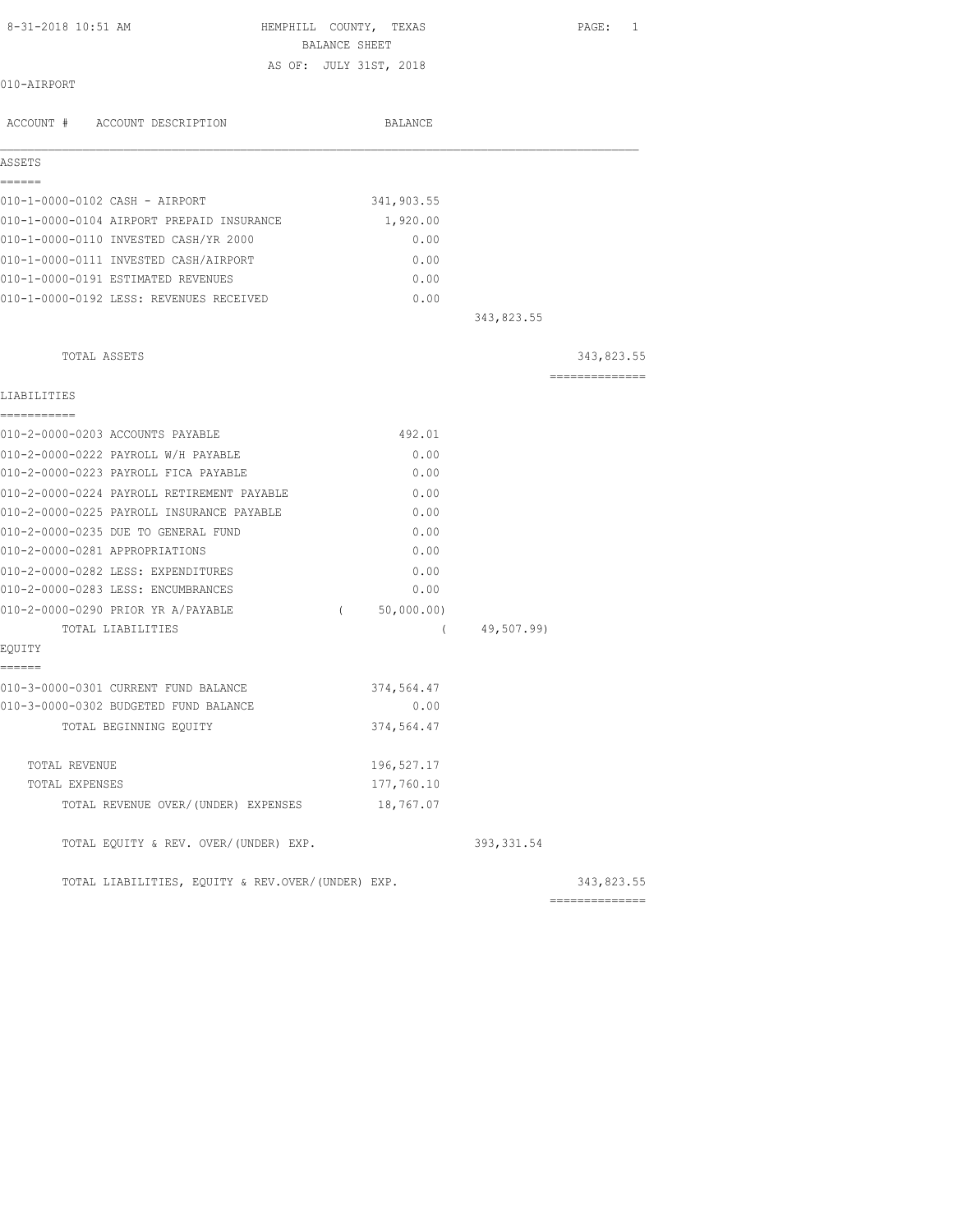| 8-31-2018 10:51 AM                                                   | BALANCE SHEET | HEMPHILL COUNTY, TEXAS |              | PAGE: 1                        |
|----------------------------------------------------------------------|---------------|------------------------|--------------|--------------------------------|
|                                                                      |               | AS OF: JULY 31ST, 2018 |              |                                |
| 011-ROAD & BRIDGE PCT 1                                              |               |                        |              |                                |
|                                                                      |               |                        |              |                                |
| ACCOUNT # ACCOUNT DESCRIPTION                                        |               | BALANCE                |              |                                |
| ASSETS<br>======                                                     |               |                        |              |                                |
| 011-1-0000-0101 CLAIM ON POOLED CASH                                 |               | 1,014,166.61           |              |                                |
| 011-1-0000-0102 CASH - ROAD & BRIDGE PCT 1                           |               | 0.00                   |              |                                |
| 011-1-0000-0104 PCT 1 PREPAID INSURANCE                              |               | 788.00                 |              |                                |
| 011-1-0000-0110 INVESTMENTS                                          |               | 0.00                   |              |                                |
| 011-1-0000-0118 PROPERTY TAX RECEIVABLE                              |               | 17,548.43              |              |                                |
| 011-1-0000-0121 ALLOWANCE FOR BAD DEBT                               |               | (14, 764.53)           |              |                                |
| 011-1-0000-0191 ESTIMATED REVENUES                                   |               | 0.00                   |              |                                |
| 011-1-0000-0192 LESS: REVENUES RECEIVED                              |               | 0.00                   |              |                                |
|                                                                      |               |                        | 1,017,738.51 |                                |
| TOTAL ASSETS                                                         |               |                        |              | 1,017,738.51                   |
| LIABILITIES                                                          |               |                        |              | --------------                 |
| -----------                                                          |               |                        |              |                                |
| 011-2-0000-0201 AP POOLED                                            | $\left($      | 151.70)                |              |                                |
| 011-2-0000-0203 ACOUNTS PAYABLE                                      |               | 0.00                   |              |                                |
| 011-2-0000-0211 DUE FROM OTHER FUNDS                                 |               | 0.00                   |              |                                |
| 011-2-0000-0220 DEFERRED COMPENSATION                                |               | 0.00                   |              |                                |
| 011-2-0000-0222 WITHHOLDING PAYABLE                                  |               | 0.00                   |              |                                |
| 011-2-0000-0223 FICA PAYABLE                                         |               | 0.00                   |              |                                |
| 011-2-0000-0224 RETIREMENT PAYABLE                                   |               | 0.00                   |              |                                |
| 011-2-0000-0225 INSURANCE PAYABLE                                    |               | 19.58                  |              |                                |
| 011-2-0000-0226 CAFE PLAN PAYABLE                                    |               | 0.00                   |              |                                |
| 011-2-0000-0228 VALIC PAYABLE                                        |               | 0.00                   |              |                                |
| 011-2-0000-0230 DEFERRED REVENUE                                     |               | 2,153.91               |              |                                |
| 011-2-0000-0281 APPROPRIATIONS<br>011-2-0000-0282 LESS: EXPENDITURES |               | 0.00<br>0.00           |              |                                |
| 011-2-0000-0283 LESS: ENCUMBRANCES                                   |               | 0.00                   |              |                                |
| 011-2-0000-0290 PRIOR YR A/PAYABLE                                   |               | 0.00                   |              |                                |
| 011-2-4011-0221 UNEMPLOYMENT PAYABLE                                 |               | 0.00                   |              |                                |
| TOTAL LIABILITIES                                                    |               |                        | 2,021.79     |                                |
| EQUITY                                                               |               |                        |              |                                |
| ======<br>011-3-0000-0301 CURRENT FUND BALANCE                       |               | 933,630.34             |              |                                |
| 011-3-0000-0302 BUDGETED FUND BALANCE                                |               | 0.00                   |              |                                |
| TOTAL BEGINNING EQUITY                                               |               | 933,630.34             |              |                                |
| TOTAL REVENUE                                                        |               | 332,726.57             |              |                                |
| TOTAL EXPENSES                                                       |               | 250,640.19             |              |                                |
| TOTAL REVENUE OVER/(UNDER) EXPENSES                                  |               | 82,086.38              |              |                                |
| TOTAL EQUITY & REV. OVER/(UNDER) EXP.                                |               |                        | 1,015,716.72 |                                |
| TOTAL LIABILITIES, EQUITY & REV.OVER/(UNDER) EXP.                    |               |                        |              | 1,017,738.51<br>============== |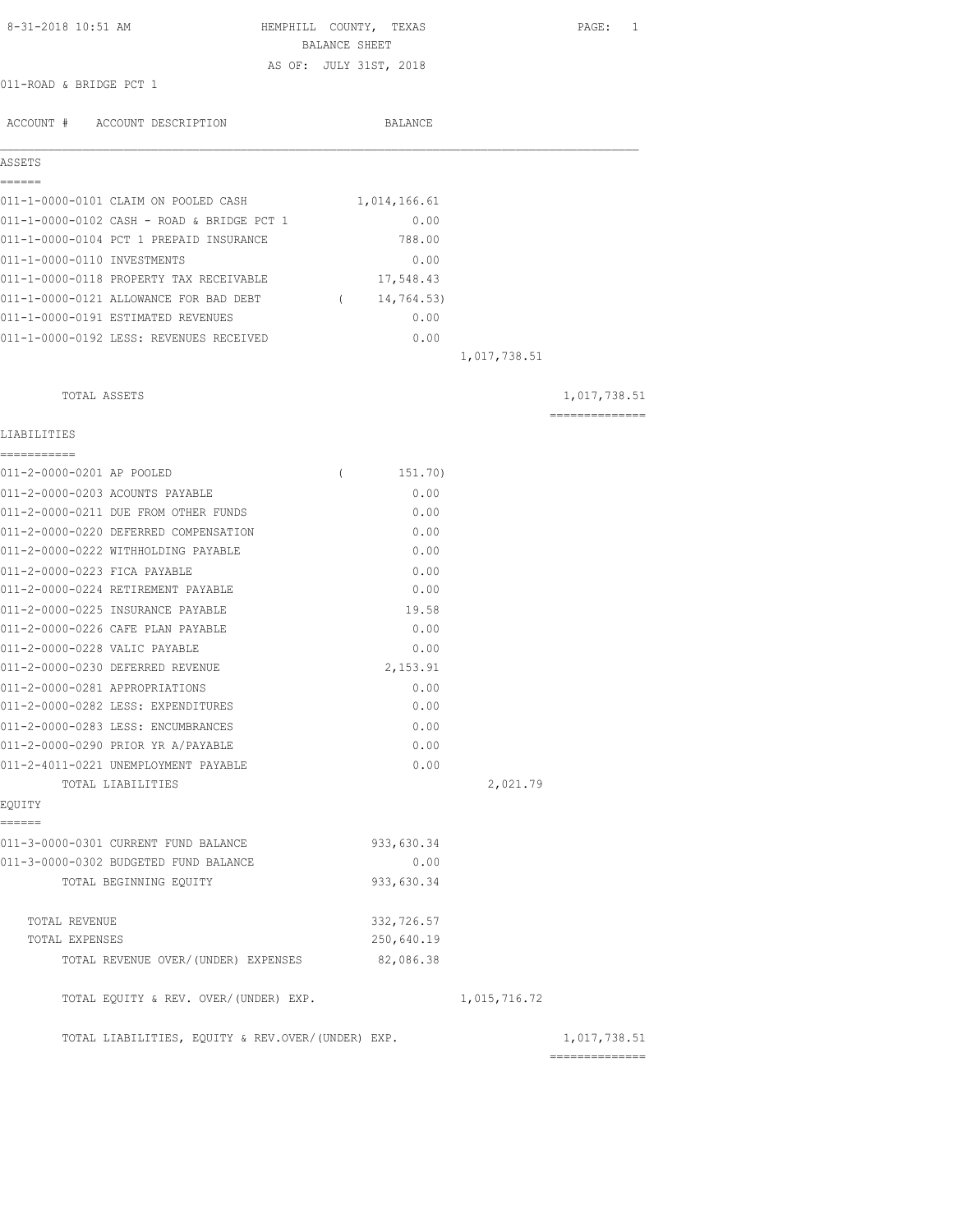| 8-31-2018 10:51 AM<br>HEMPHILL COUNTY, TEXAS      |                        |              |              | PAGE: 1                                                                                                                                                                                                                                                                                                                                                                                                                                                                                |
|---------------------------------------------------|------------------------|--------------|--------------|----------------------------------------------------------------------------------------------------------------------------------------------------------------------------------------------------------------------------------------------------------------------------------------------------------------------------------------------------------------------------------------------------------------------------------------------------------------------------------------|
|                                                   | BALANCE SHEET          |              |              |                                                                                                                                                                                                                                                                                                                                                                                                                                                                                        |
| 012-ROAD & BRIDGE PCT 2                           | AS OF: JULY 31ST, 2018 |              |              |                                                                                                                                                                                                                                                                                                                                                                                                                                                                                        |
|                                                   |                        |              |              |                                                                                                                                                                                                                                                                                                                                                                                                                                                                                        |
| ACCOUNT # ACCOUNT DESCRIPTION                     |                        | BALANCE      |              |                                                                                                                                                                                                                                                                                                                                                                                                                                                                                        |
| ASSETS                                            |                        |              |              |                                                                                                                                                                                                                                                                                                                                                                                                                                                                                        |
| ------                                            |                        |              |              |                                                                                                                                                                                                                                                                                                                                                                                                                                                                                        |
| 012-1-0000-0101 CLAIM ON POOLED CASH              |                        | 1,449,416.17 |              |                                                                                                                                                                                                                                                                                                                                                                                                                                                                                        |
| 012-1-0000-0102 CASH - ROAD & BRIDGE PCT 2        |                        | 0.00         |              |                                                                                                                                                                                                                                                                                                                                                                                                                                                                                        |
| 012-1-0000-0104 PCT 2 PREPAID INSURANCE           |                        | 788.00       |              |                                                                                                                                                                                                                                                                                                                                                                                                                                                                                        |
| 012-1-0000-0110 INVESTMENTS                       | $\sqrt{2}$             | 17,095.51)   |              |                                                                                                                                                                                                                                                                                                                                                                                                                                                                                        |
| 012-1-0000-0118 PROPERTY TAX RECEIVABLE           |                        | 35,707.48    |              |                                                                                                                                                                                                                                                                                                                                                                                                                                                                                        |
| 012-1-0000-0121 ALLOWANCE FOR BAD DEBT            |                        | (15, 659.35) |              |                                                                                                                                                                                                                                                                                                                                                                                                                                                                                        |
| 012-1-0000-0191 ESTIMATED REVENUES                |                        | 0.00         |              |                                                                                                                                                                                                                                                                                                                                                                                                                                                                                        |
| 012-1-0000-0192 LESS: REVENUES RECEIVED           |                        | 0.00         |              |                                                                                                                                                                                                                                                                                                                                                                                                                                                                                        |
|                                                   |                        |              | 1,453,156.79 |                                                                                                                                                                                                                                                                                                                                                                                                                                                                                        |
| TOTAL ASSETS                                      |                        |              |              | 1,453,156.79                                                                                                                                                                                                                                                                                                                                                                                                                                                                           |
|                                                   |                        |              |              | $\begin{array}{cccccccccccccc} \multicolumn{2}{c}{} & \multicolumn{2}{c}{} & \multicolumn{2}{c}{} & \multicolumn{2}{c}{} & \multicolumn{2}{c}{} & \multicolumn{2}{c}{} & \multicolumn{2}{c}{} & \multicolumn{2}{c}{} & \multicolumn{2}{c}{} & \multicolumn{2}{c}{} & \multicolumn{2}{c}{} & \multicolumn{2}{c}{} & \multicolumn{2}{c}{} & \multicolumn{2}{c}{} & \multicolumn{2}{c}{} & \multicolumn{2}{c}{} & \multicolumn{2}{c}{} & \multicolumn{2}{c}{} & \multicolumn{2}{c}{} & \$ |
| LIABILITIES<br>-----------                        |                        |              |              |                                                                                                                                                                                                                                                                                                                                                                                                                                                                                        |
| 012-2-0000-0201 AP POOLED                         |                        | 0.00         |              |                                                                                                                                                                                                                                                                                                                                                                                                                                                                                        |
| 012-2-0000-0203 ACOUNTS PAYABLE                   |                        | 0.00         |              |                                                                                                                                                                                                                                                                                                                                                                                                                                                                                        |
| 012-2-0000-0211 DUE FROM OTHER FUNDS              |                        | 0.00         |              |                                                                                                                                                                                                                                                                                                                                                                                                                                                                                        |
| 012-2-0000-0220 DEFERRED COMPENSATION             |                        | 0.00         |              |                                                                                                                                                                                                                                                                                                                                                                                                                                                                                        |
| 012-2-0000-0222 WITHHOLDING PAYABLE               |                        | 0.00         |              |                                                                                                                                                                                                                                                                                                                                                                                                                                                                                        |
| 012-2-0000-0223 FICA PAYABLE                      |                        | 0.00         |              |                                                                                                                                                                                                                                                                                                                                                                                                                                                                                        |
| 012-2-0000-0224 RETIREMENT PAYABLE                |                        | 0.00         |              |                                                                                                                                                                                                                                                                                                                                                                                                                                                                                        |
| 012-2-0000-0225 INSURANCE PAYABLE                 |                        | 0.00         |              |                                                                                                                                                                                                                                                                                                                                                                                                                                                                                        |
| 012-2-0000-0226 CAFE PLAN PAYABLE                 |                        | 150.00       |              |                                                                                                                                                                                                                                                                                                                                                                                                                                                                                        |
| 012-2-0000-0227 LEVY PAYABLE                      |                        | 0.00         |              |                                                                                                                                                                                                                                                                                                                                                                                                                                                                                        |
| 012-2-0000-0228 VAL DEF                           |                        | 0.00         |              |                                                                                                                                                                                                                                                                                                                                                                                                                                                                                        |
| 012-2-0000-0230 DEFERRED REVENUE                  |                        | 2,284.45     |              |                                                                                                                                                                                                                                                                                                                                                                                                                                                                                        |
| 012-2-0000-0281 APPROPRIATIONS                    |                        | 0.00         |              |                                                                                                                                                                                                                                                                                                                                                                                                                                                                                        |
| 012-2-0000-0282 LESS: EXPENDITURES                |                        | 0.00         |              |                                                                                                                                                                                                                                                                                                                                                                                                                                                                                        |
| 012-2-0000-0283 LESS: ENCUMBRANCES                |                        | 0.00         |              |                                                                                                                                                                                                                                                                                                                                                                                                                                                                                        |
| 012-2-0000-0290 PRIOR YR A/PAYABLE                |                        | 0.00         |              |                                                                                                                                                                                                                                                                                                                                                                                                                                                                                        |
| 012-2-4012-0221 UNEMPLOYMENT PAYABLE              |                        | 0.00         |              |                                                                                                                                                                                                                                                                                                                                                                                                                                                                                        |
| TOTAL LIABILITIES                                 |                        |              | 2,434.45     |                                                                                                                                                                                                                                                                                                                                                                                                                                                                                        |
| EQUITY                                            |                        |              |              |                                                                                                                                                                                                                                                                                                                                                                                                                                                                                        |
| ======<br>012-3-0000-0301 CURRENT FUND BALANCE    |                        | 1,341,001.45 |              |                                                                                                                                                                                                                                                                                                                                                                                                                                                                                        |
| 012-3-0000-0302 BUDGETED FUND BALANCE             |                        | 0.00         |              |                                                                                                                                                                                                                                                                                                                                                                                                                                                                                        |
| TOTAL BEGINNING EOUITY                            |                        | 1,341,001.45 |              |                                                                                                                                                                                                                                                                                                                                                                                                                                                                                        |
|                                                   |                        |              |              |                                                                                                                                                                                                                                                                                                                                                                                                                                                                                        |
| TOTAL REVENUE                                     |                        | 356,970.92   |              |                                                                                                                                                                                                                                                                                                                                                                                                                                                                                        |
| TOTAL EXPENSES                                    |                        | 247,250.03   |              |                                                                                                                                                                                                                                                                                                                                                                                                                                                                                        |
| TOTAL REVENUE OVER/ (UNDER) EXPENSES              |                        | 109,720.89   |              |                                                                                                                                                                                                                                                                                                                                                                                                                                                                                        |
| TOTAL EQUITY & REV. OVER/(UNDER) EXP.             |                        |              | 1,450,722.34 |                                                                                                                                                                                                                                                                                                                                                                                                                                                                                        |
| TOTAL LIABILITIES, EQUITY & REV.OVER/(UNDER) EXP. |                        |              |              | 1,453,156.79                                                                                                                                                                                                                                                                                                                                                                                                                                                                           |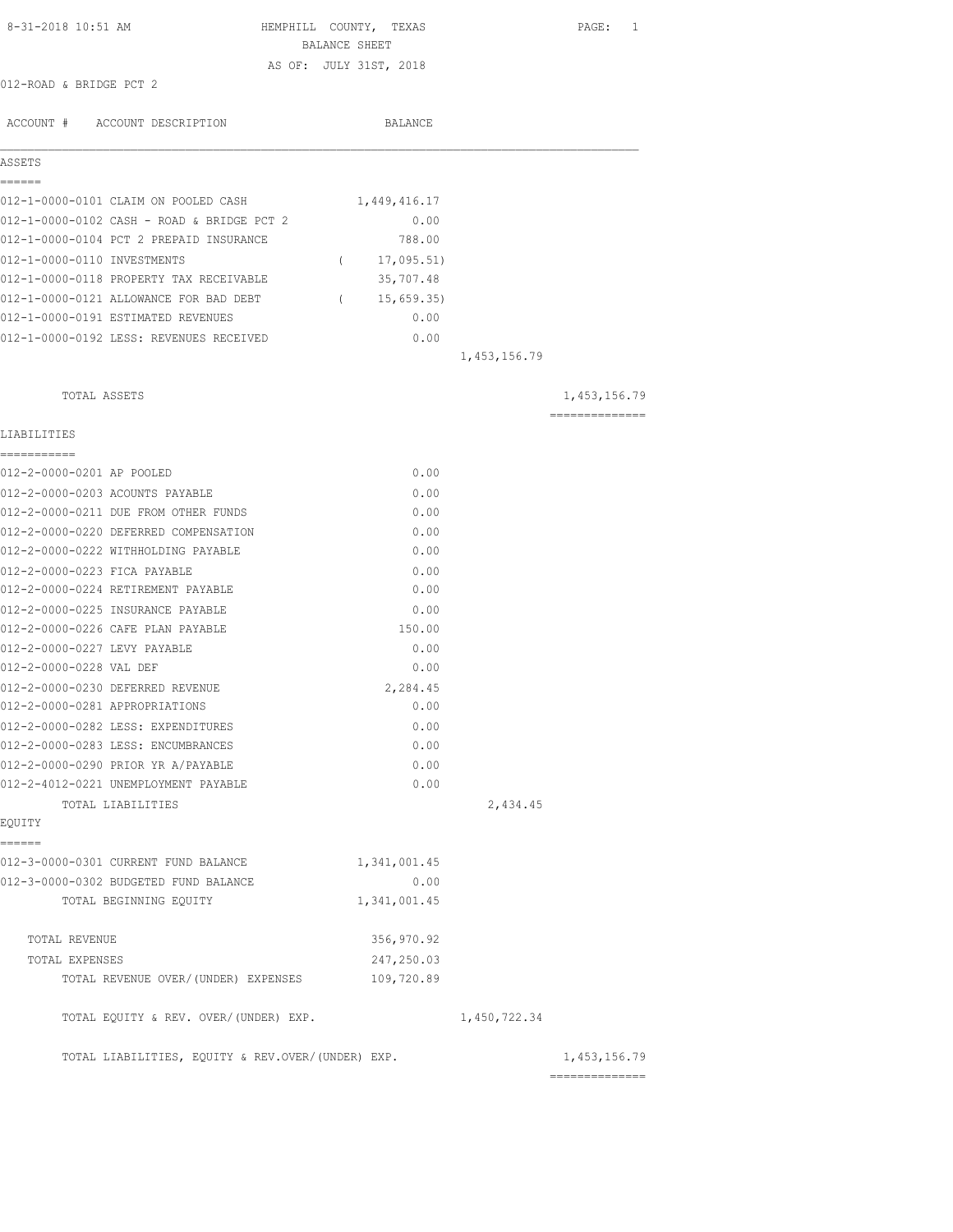| 8-31-2018 10:51 AM                                                | HEMPHILL COUNTY, TEXAS<br>BALANCE SHEET |                | PAGE: 1                           |
|-------------------------------------------------------------------|-----------------------------------------|----------------|-----------------------------------|
|                                                                   | AS OF: JULY 31ST, 2018                  |                |                                   |
| 013-ROAD & BRIDGE PCT 3                                           |                                         |                |                                   |
|                                                                   |                                         |                |                                   |
| ACCOUNT # ACCOUNT DESCRIPTION                                     | BALANCE                                 |                |                                   |
| ASSETS                                                            |                                         |                |                                   |
| ======<br>013-1-0000-0101 CLAIM ON POOLED CASH                    | 1,428,093.26                            |                |                                   |
| 013-1-0000-0102 CASH - ROAD & BRIDGE PCT 3                        | 0.00                                    |                |                                   |
| 013-1-0000-0104 PCT 3 PREPAID INSURANCE                           | 1,313.00                                |                |                                   |
| 013-1-0000-0110 INVESTMENTS                                       | 0.00                                    |                |                                   |
| 013-1-0000-0118 PROPERTY TAX RECEIVABLE                           | 37,223.95                               |                |                                   |
| 013-1-0000-0121 ALLOWANCE FOR BAD DEBT                            | (31, 318.70)                            |                |                                   |
| 013-1-0000-0191 ESTIMATED REVENUES                                | 0.00                                    |                |                                   |
| 013-1-0000-0192 LESS: REVENUES RECEIVED                           | 0.00                                    |                |                                   |
|                                                                   |                                         | 1, 435, 311.51 |                                   |
| TOTAL ASSETS                                                      |                                         |                | 1,435,311.51                      |
| LIABILITIES                                                       |                                         |                | ==============                    |
| ===========                                                       |                                         |                |                                   |
| 013-2-0000-0201 AP POOLED                                         | 0.00                                    |                |                                   |
| 013-2-0000-0203 ACOUNTS PAYABLE                                   | 41.50                                   |                |                                   |
| 013-2-0000-0211 DUE FROM OTHER FUNDS                              | 0.00                                    |                |                                   |
| 013-2-0000-0222 WITHHOLDING PAYABLE                               | 0.00                                    |                |                                   |
| 013-2-0000-0223 FICA PAYABLE                                      | 0.00                                    |                |                                   |
| 013-2-0000-0224 RETIREMENT PAYABLE                                | 0.00                                    |                |                                   |
| 013-2-0000-0225 INSURANCE PAYABLE                                 | 0.00                                    |                |                                   |
| 013-2-0000-0226 CAFE PLAN PAYABLE<br>013-2-0000-0227 LEVY PAYABLE | 0.00<br>0.00                            |                |                                   |
| 013-2-0000-0230 DEFERRED REVENUE                                  |                                         |                |                                   |
| 013-2-0000-0281 APPROPRIATIONS                                    | 4,568.90<br>0.00                        |                |                                   |
| 013-2-0000-0282 LESS: EXPENDITURES                                |                                         |                |                                   |
| 013-2-0000-0283 LESS: ENCUMBRANCES                                | 0.00<br>0.00                            |                |                                   |
| 013-2-0000-0290 PRIOR YR A/PAYABLE                                | 0.00                                    |                |                                   |
| 013-2-4013-0221 UNEMPLOYMENT PAYABLE                              | 0.00                                    |                |                                   |
| TOTAL LIABILITIES                                                 |                                         | 4,610.40       |                                   |
| EQUITY<br>------                                                  |                                         |                |                                   |
| 013-3-0000-0301 CURRENT FUND BALANCE                              | 1,191,930.65                            |                |                                   |
| 013-3-0000-0302 BUDGETED FUND BALANCE                             | 0.00                                    |                |                                   |
| TOTAL BEGINNING EQUITY                                            | 1,191,930.65                            |                |                                   |
| TOTAL REVENUE                                                     | 770, 128.02                             |                |                                   |
| TOTAL EXPENSES                                                    | 531, 357.56                             |                |                                   |
| TOTAL REVENUE OVER/(UNDER) EXPENSES                               | 238,770.46                              |                |                                   |
| TOTAL EQUITY & REV. OVER/(UNDER) EXP.                             |                                         | 1,430,701.11   |                                   |
| TOTAL LIABILITIES, EQUITY & REV.OVER/(UNDER) EXP.                 |                                         |                | 1, 435, 311.51<br>--------------- |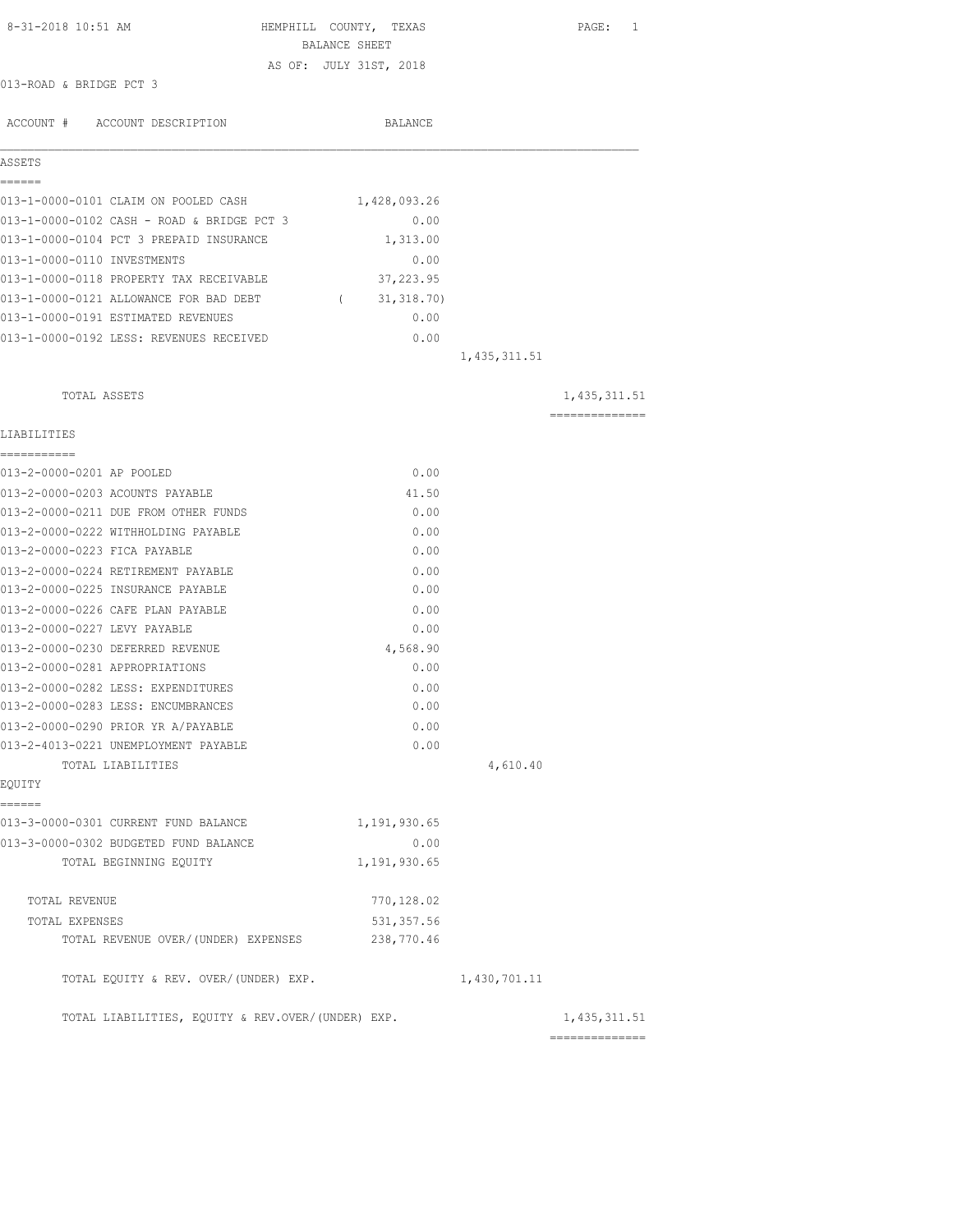| 8-31-2018 10:51 AM                                | HEMPHILL COUNTY, TEXAS |                | PAGE: 1                                                                                                                                                                                                                                                                                                                                                                                                                                                                                |
|---------------------------------------------------|------------------------|----------------|----------------------------------------------------------------------------------------------------------------------------------------------------------------------------------------------------------------------------------------------------------------------------------------------------------------------------------------------------------------------------------------------------------------------------------------------------------------------------------------|
|                                                   | BALANCE SHEET          |                |                                                                                                                                                                                                                                                                                                                                                                                                                                                                                        |
| 014-ROAD & BRIDGE PCT 4                           | AS OF: JULY 31ST, 2018 |                |                                                                                                                                                                                                                                                                                                                                                                                                                                                                                        |
|                                                   |                        |                |                                                                                                                                                                                                                                                                                                                                                                                                                                                                                        |
| ACCOUNT # ACCOUNT DESCRIPTION                     | BALANCE                |                |                                                                                                                                                                                                                                                                                                                                                                                                                                                                                        |
| ASSETS                                            |                        |                |                                                                                                                                                                                                                                                                                                                                                                                                                                                                                        |
| ------<br>014-1-0000-0101 CLAIM ON POOLED CASH    | 1,448,887.72           |                |                                                                                                                                                                                                                                                                                                                                                                                                                                                                                        |
| 014-1-0000-0102 CASH - ROAD & BRIDGE PCT 4        | 0.00                   |                |                                                                                                                                                                                                                                                                                                                                                                                                                                                                                        |
| 014-1-0000-0104 PCT 4 PREPAID INSURANCE           | 2,033.20               |                |                                                                                                                                                                                                                                                                                                                                                                                                                                                                                        |
| 014-1-0000-0110 INVESTMENTS                       | 720.20)<br>$\left($    |                |                                                                                                                                                                                                                                                                                                                                                                                                                                                                                        |
| 014-1-0000-0118 PROPERTY TAX RECEIVABLE           | 32,969.78              |                |                                                                                                                                                                                                                                                                                                                                                                                                                                                                                        |
| 014-1-0000-0121 ALLOWANCE FOR BAD DEBT            | (27, 739.42)           |                |                                                                                                                                                                                                                                                                                                                                                                                                                                                                                        |
| 014-1-0000-0191 ESTIMATED REVENUES                | 0.00                   |                |                                                                                                                                                                                                                                                                                                                                                                                                                                                                                        |
| 014-1-0000-0192 LESS: REVENUES RECEIVED           | 0.00                   |                |                                                                                                                                                                                                                                                                                                                                                                                                                                                                                        |
|                                                   |                        | 1,455,431.08   |                                                                                                                                                                                                                                                                                                                                                                                                                                                                                        |
| TOTAL ASSETS                                      |                        |                | 1,455,431.08                                                                                                                                                                                                                                                                                                                                                                                                                                                                           |
|                                                   |                        |                | $\begin{array}{cccccccccccccc} \multicolumn{2}{c}{} & \multicolumn{2}{c}{} & \multicolumn{2}{c}{} & \multicolumn{2}{c}{} & \multicolumn{2}{c}{} & \multicolumn{2}{c}{} & \multicolumn{2}{c}{} & \multicolumn{2}{c}{} & \multicolumn{2}{c}{} & \multicolumn{2}{c}{} & \multicolumn{2}{c}{} & \multicolumn{2}{c}{} & \multicolumn{2}{c}{} & \multicolumn{2}{c}{} & \multicolumn{2}{c}{} & \multicolumn{2}{c}{} & \multicolumn{2}{c}{} & \multicolumn{2}{c}{} & \multicolumn{2}{c}{} & \$ |
| LIABILITIES<br>===========                        |                        |                |                                                                                                                                                                                                                                                                                                                                                                                                                                                                                        |
| 014-2-0000-0201 AP POOLED                         | 0.00                   |                |                                                                                                                                                                                                                                                                                                                                                                                                                                                                                        |
| 014-2-0000-0203 ACOUNTS PAYABLE                   | 39.00                  |                |                                                                                                                                                                                                                                                                                                                                                                                                                                                                                        |
| 014-2-0000-0211 DUE FROM OTHER FUNDS              | 0.00                   |                |                                                                                                                                                                                                                                                                                                                                                                                                                                                                                        |
| 014-2-0000-0222 WITHHOLDING PAYABLE               | 0.00                   |                |                                                                                                                                                                                                                                                                                                                                                                                                                                                                                        |
| 014-2-0000-0223 FICA PAYABLE                      | 0.00                   |                |                                                                                                                                                                                                                                                                                                                                                                                                                                                                                        |
| 014-2-0000-0224 RETIREMENT PAYABLE                | 0.00                   |                |                                                                                                                                                                                                                                                                                                                                                                                                                                                                                        |
| 014-2-0000-0225 INSURANCE PAYABLE                 | 16.60                  |                |                                                                                                                                                                                                                                                                                                                                                                                                                                                                                        |
| 014-2-0000-0226 CAFE PLAN PAYABLE                 | 0.00                   |                |                                                                                                                                                                                                                                                                                                                                                                                                                                                                                        |
| 014-2-0000-0227 LEVY PAYABLE                      | 0.00                   |                |                                                                                                                                                                                                                                                                                                                                                                                                                                                                                        |
| 014-2-0000-0230 DEFERRED REVENUE                  | 4,046.74               |                |                                                                                                                                                                                                                                                                                                                                                                                                                                                                                        |
| 014-2-0000-0281 APPROPRIATIONS                    | 0.00                   |                |                                                                                                                                                                                                                                                                                                                                                                                                                                                                                        |
| 014-2-0000-0282 LESS: EXPENDITURES                | 0.00                   |                |                                                                                                                                                                                                                                                                                                                                                                                                                                                                                        |
| 014-2-0000-0283 LESS: ENCUMBRANCES                | 0.00                   |                |                                                                                                                                                                                                                                                                                                                                                                                                                                                                                        |
| 014-2-0000-0290 PRIOR YR A/PAYABLE                | 0.00                   |                |                                                                                                                                                                                                                                                                                                                                                                                                                                                                                        |
| 014-2-4014-0221 UNEMPLOYMENT PAYABLE              | 0.00                   |                |                                                                                                                                                                                                                                                                                                                                                                                                                                                                                        |
| TOTAL LIABILITIES                                 |                        | 4,102.34       |                                                                                                                                                                                                                                                                                                                                                                                                                                                                                        |
| EQUITY                                            |                        |                |                                                                                                                                                                                                                                                                                                                                                                                                                                                                                        |
| ======<br>014-3-0000-0301 CURRENT FUND BALANCE    | 1,228,923.00           |                |                                                                                                                                                                                                                                                                                                                                                                                                                                                                                        |
| 014-3-0000-0302 BUDGETED FUND BALANCE             | 0.00                   |                |                                                                                                                                                                                                                                                                                                                                                                                                                                                                                        |
| TOTAL BEGINNING EQUITY                            | 1,228,923.00           |                |                                                                                                                                                                                                                                                                                                                                                                                                                                                                                        |
| TOTAL REVENUE                                     | 635,819.76             |                |                                                                                                                                                                                                                                                                                                                                                                                                                                                                                        |
| TOTAL EXPENSES                                    | 413, 414.02            |                |                                                                                                                                                                                                                                                                                                                                                                                                                                                                                        |
| TOTAL REVENUE OVER/(UNDER) EXPENSES               | 222,405.74             |                |                                                                                                                                                                                                                                                                                                                                                                                                                                                                                        |
| TOTAL EQUITY & REV. OVER/(UNDER) EXP.             |                        | 1, 451, 328.74 |                                                                                                                                                                                                                                                                                                                                                                                                                                                                                        |
| TOTAL LIABILITIES, EQUITY & REV.OVER/(UNDER) EXP. |                        |                | 1,455,431.08<br>==============                                                                                                                                                                                                                                                                                                                                                                                                                                                         |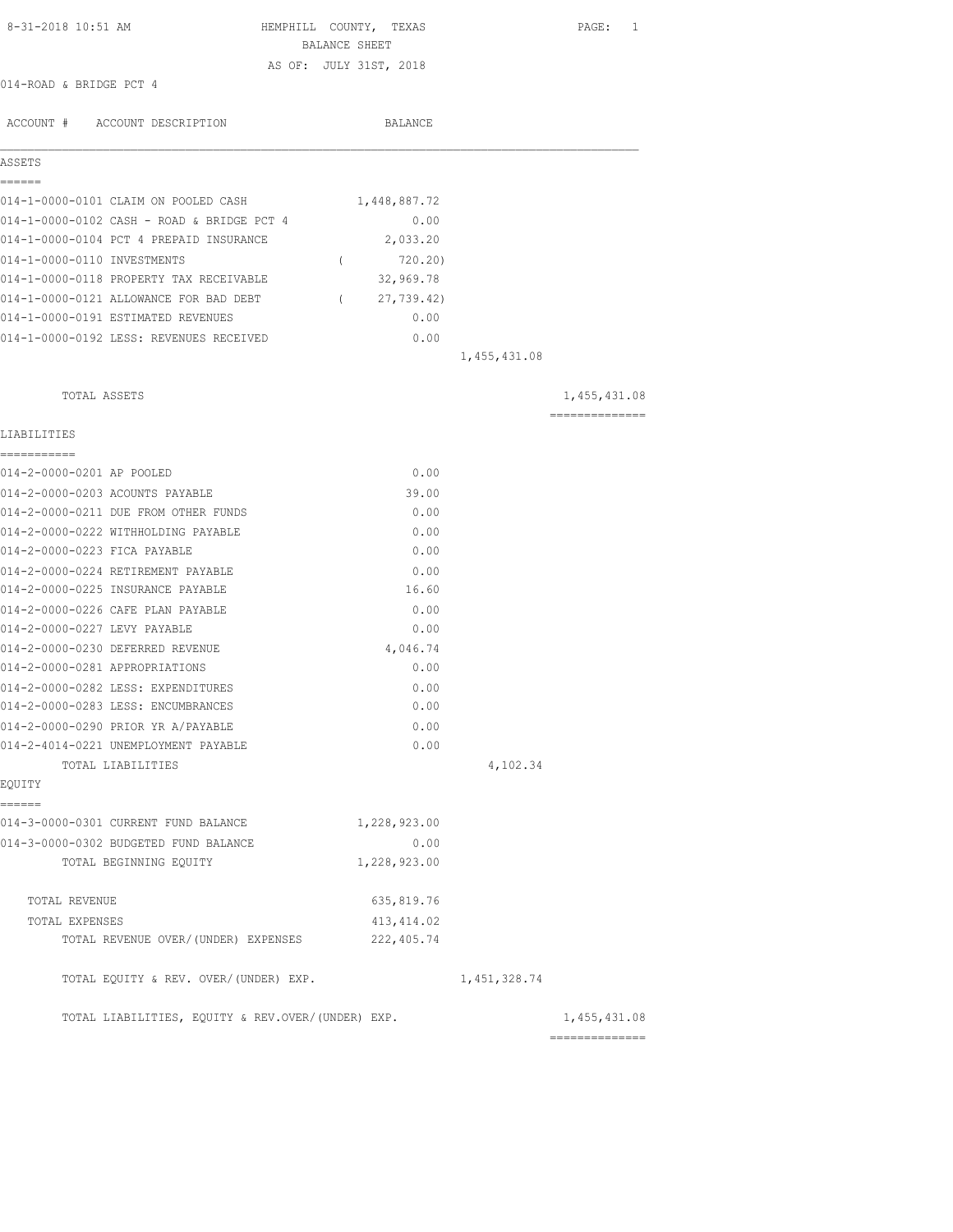| BALANCE SHEET<br>AS OF: JULY 31ST, 2018<br>BALANCE<br>6,852.20<br>0.00<br>0.00<br>0.00 | 6,852.20 | 6,852.20<br>-------------- |
|----------------------------------------------------------------------------------------|----------|----------------------------|
|                                                                                        |          |                            |
|                                                                                        |          |                            |
|                                                                                        |          |                            |
|                                                                                        |          |                            |
|                                                                                        |          |                            |
|                                                                                        |          |                            |
|                                                                                        |          |                            |
|                                                                                        |          |                            |
|                                                                                        |          |                            |
|                                                                                        |          |                            |
|                                                                                        |          |                            |
|                                                                                        |          |                            |
|                                                                                        |          |                            |
|                                                                                        |          |                            |
|                                                                                        |          |                            |
| 0.00                                                                                   |          |                            |
| 0.00                                                                                   |          |                            |
| 0.00                                                                                   |          |                            |
| 0.00                                                                                   |          |                            |
| 0.00                                                                                   |          |                            |
| 0.00                                                                                   |          |                            |
| 0.00                                                                                   |          |                            |
| 0.00                                                                                   |          |                            |
| 0.00                                                                                   |          |                            |
| 0.00                                                                                   |          |                            |
|                                                                                        | 0.00     |                            |
|                                                                                        |          |                            |
|                                                                                        |          |                            |
| 19,365.59                                                                              |          |                            |
| 0.00                                                                                   |          |                            |
| 19,365.59                                                                              |          |                            |
| 5,126.63                                                                               |          |                            |
| 17,640.02                                                                              |          |                            |
| TOTAL REVENUE OVER/(UNDER) EXPENSES (<br>12, 513.39                                    |          |                            |
|                                                                                        | 6,852.20 |                            |
| TOTAL LIABILITIES, EQUITY & REV.OVER/(UNDER) EXP.                                      |          | 6,852.20                   |
|                                                                                        |          | ---------------            |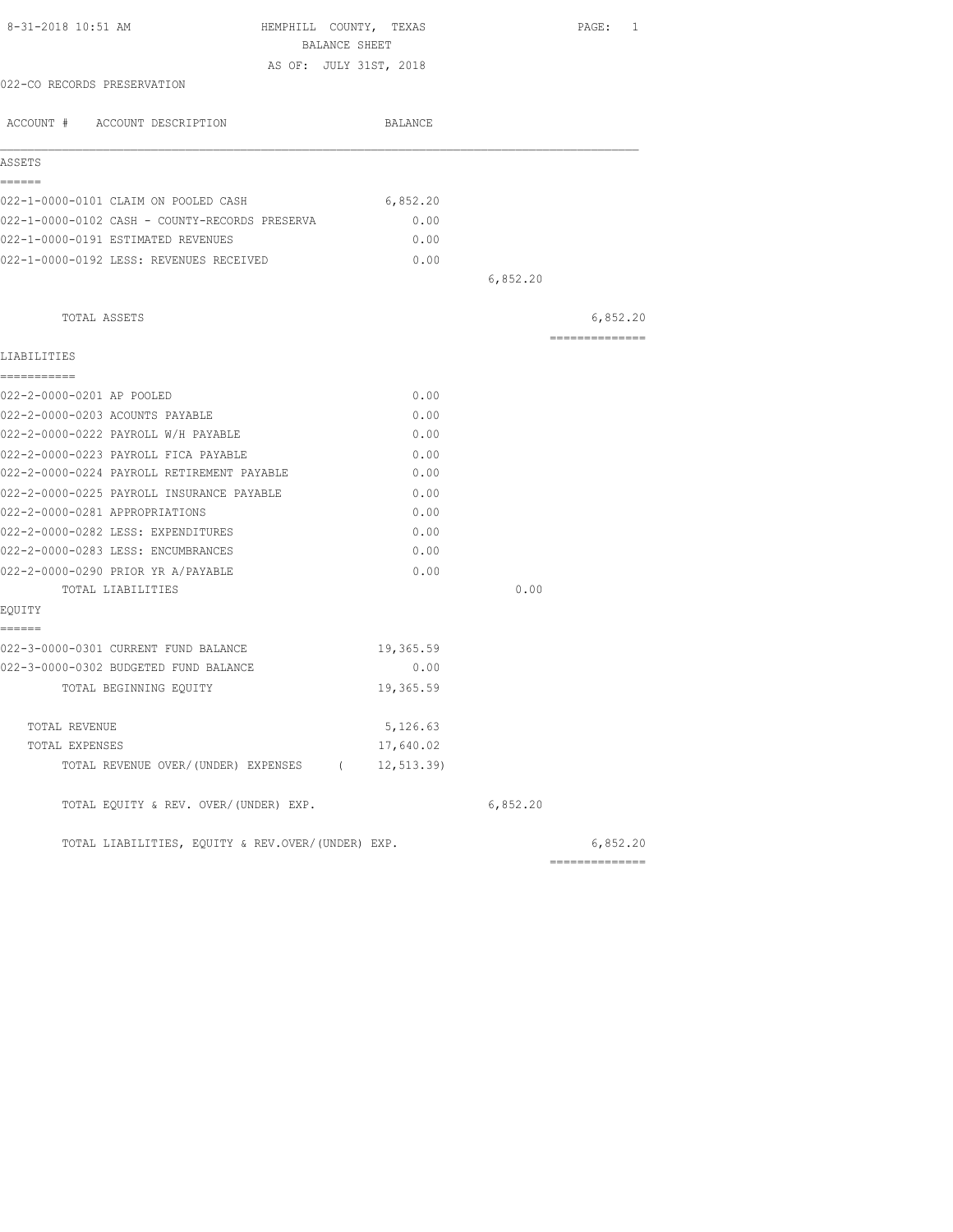|          |                                                                                                                                  | PAGE: 1         |
|----------|----------------------------------------------------------------------------------------------------------------------------------|-----------------|
|          |                                                                                                                                  |                 |
|          |                                                                                                                                  |                 |
|          |                                                                                                                                  |                 |
| BALANCE  |                                                                                                                                  |                 |
|          |                                                                                                                                  |                 |
|          |                                                                                                                                  |                 |
| 5,817.58 |                                                                                                                                  |                 |
| 0.00     |                                                                                                                                  |                 |
| 0.00     |                                                                                                                                  |                 |
| 0.00     |                                                                                                                                  |                 |
|          | 5,817.58                                                                                                                         |                 |
|          |                                                                                                                                  | 5,817.58        |
|          |                                                                                                                                  | --------------- |
|          |                                                                                                                                  |                 |
| 0.00     |                                                                                                                                  |                 |
| 0.00     |                                                                                                                                  |                 |
| 0.00     |                                                                                                                                  |                 |
| 0.00     |                                                                                                                                  |                 |
| 0.00     |                                                                                                                                  |                 |
| 0.00     |                                                                                                                                  |                 |
| 0.00     |                                                                                                                                  |                 |
| 0.00     |                                                                                                                                  |                 |
| 0.00     |                                                                                                                                  |                 |
| 0.00     |                                                                                                                                  |                 |
|          | 0.00                                                                                                                             |                 |
|          |                                                                                                                                  |                 |
|          |                                                                                                                                  |                 |
| 4,910.02 |                                                                                                                                  |                 |
| 0.00     |                                                                                                                                  |                 |
| 4,910.02 |                                                                                                                                  |                 |
|          |                                                                                                                                  |                 |
| 0.00     |                                                                                                                                  |                 |
| 907.56   |                                                                                                                                  |                 |
|          | 5,817.58                                                                                                                         |                 |
|          |                                                                                                                                  | 5,817.58        |
|          | HEMPHILL COUNTY, TEXAS<br>BALANCE SHEET<br>AS OF: JULY 31ST, 2018<br>907.56<br>TOTAL LIABILITIES, EQUITY & REV.OVER/(UNDER) EXP. |                 |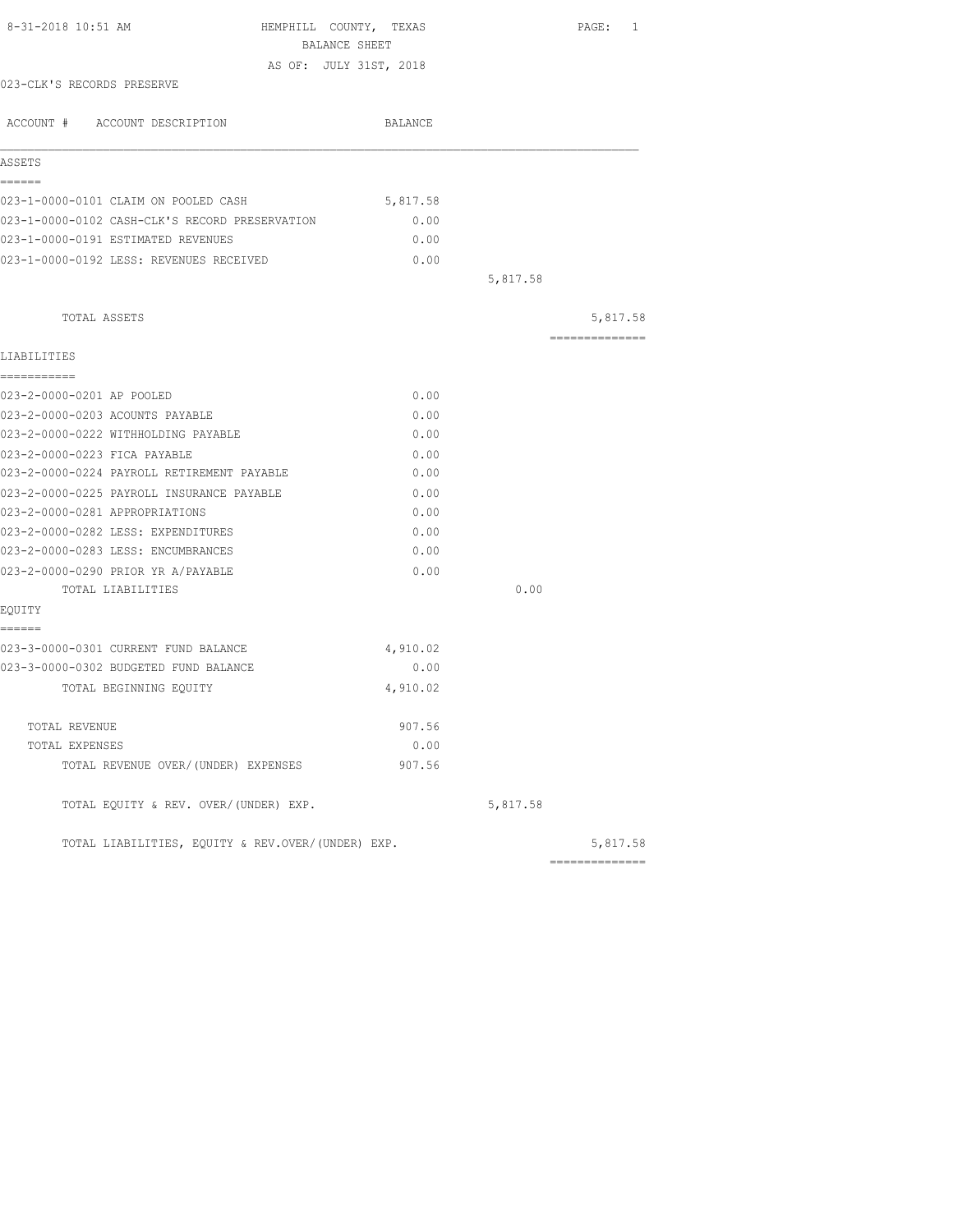| 8-31-2018 10:51 AM<br>HEMPHILL COUNTY, TEXAS<br>BALANCE SHEET |          |          | PAGE: 1        |
|---------------------------------------------------------------|----------|----------|----------------|
| AS OF: JULY 31ST, 2018                                        |          |          |                |
| 024-JUSTICE COURT TECH FUND                                   |          |          |                |
| ACCOUNT # ACCOUNT DESCRIPTION                                 | BALANCE  |          |                |
| ASSETS                                                        |          |          |                |
| ------                                                        |          |          |                |
| 024-1-0000-0101 CLAIM ON POOLED CASH                          | 3,102.15 |          |                |
| 024-1-0000-0102 CASH -TECH FUND                               | 0.00     |          |                |
| 024-1-0000-0191 ESTIMATED REVENUES                            | 0.00     |          |                |
| 024-1-0000-0192 LESS: REVENUES RECEIVED                       | 0.00     |          |                |
|                                                               |          | 3,102.15 |                |
| TOTAL ASSETS                                                  |          |          | 3,102.15       |
| LIABILITIES                                                   |          |          | ============== |
| ===========                                                   |          |          |                |
| 024-2-0000-0201 AP POOLED                                     | 0.00     |          |                |
| 024-2-0000-0203 ACCOUNTS PAYABLE                              | 0.00     |          |                |
| 024-2-0000-0222 PAYROLL W/H PAYABLE                           | 0.00     |          |                |
| 024-2-0000-0223 PAYROLL FICA PAYABLE                          | 0.00     |          |                |
| 024-2-0000-0224 PAYROLL RETIREMENT PAYABLE                    | 0.00     |          |                |
| 024-2-0000-0225 PAYROLL INSURANCE PAYABLE                     | 0.00     |          |                |
| 024-2-0000-0281 APPROPRIATIONS                                | 0.00     |          |                |
| 024-2-0000-0282 LESS: EXPENDITURES                            | 0.00     |          |                |
| 024-2-0000-0283 LESS: ENCUMBRANCES                            | 0.00     |          |                |
| 024-2-0000-0290 PRIOR YR A/PAYABLE                            | 0.00     |          |                |
| TOTAL LIABILITIES                                             |          | 0.00     |                |
| EQUITY                                                        |          |          |                |
| ------<br>024-3-0000-0301 CURRENT FUND BALANCE                | 5,618.88 |          |                |
| 024-3-0000-0302 BUDGETED FUND BALANCE                         | 0.00     |          |                |
| TOTAL BEGINNING EQUITY                                        | 5,618.88 |          |                |
|                                                               |          |          |                |
| TOTAL REVENUE                                                 | 2,277.97 |          |                |
| TOTAL EXPENSES                                                | 4,794.70 |          |                |
| TOTAL REVENUE OVER/(UNDER) EXPENSES (2,516.73)                |          |          |                |
| TOTAL EQUITY & REV. OVER/(UNDER) EXP.                         |          | 3,102.15 |                |
| TOTAL LIABILITIES, EQUITY & REV.OVER/(UNDER) EXP.             |          |          | 3,102.15       |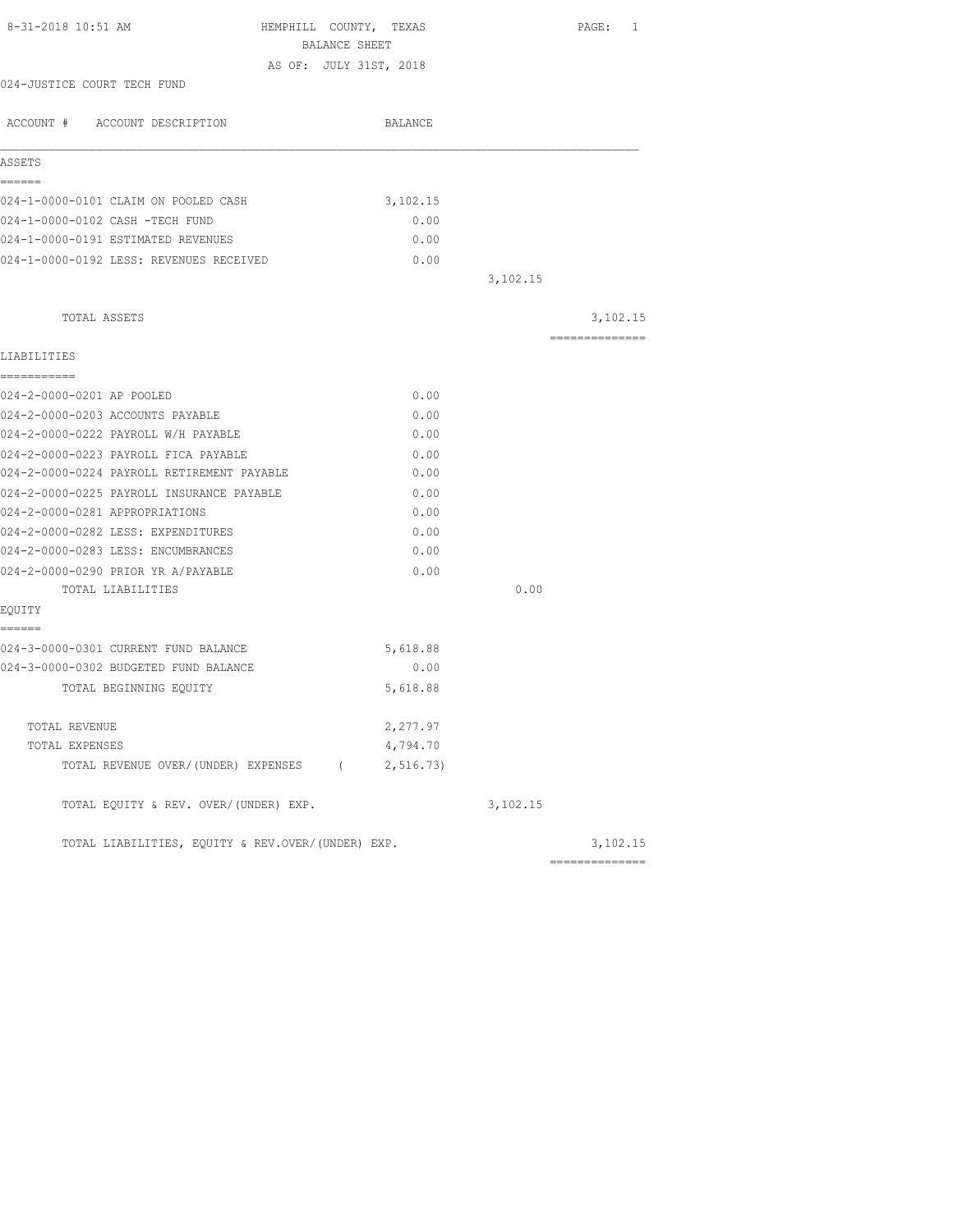| 8-31-2018 10:51 AM                                | HEMPHILL COUNTY, TEXAS | PAGE: 1                                                                                                                                                                                                                                                                                                                                                                                                                                                                                |
|---------------------------------------------------|------------------------|----------------------------------------------------------------------------------------------------------------------------------------------------------------------------------------------------------------------------------------------------------------------------------------------------------------------------------------------------------------------------------------------------------------------------------------------------------------------------------------|
|                                                   | BALANCE SHEET          |                                                                                                                                                                                                                                                                                                                                                                                                                                                                                        |
| 026-CLERK'S TECH FUND                             | AS OF: JULY 31ST, 2018 |                                                                                                                                                                                                                                                                                                                                                                                                                                                                                        |
|                                                   |                        |                                                                                                                                                                                                                                                                                                                                                                                                                                                                                        |
| ACCOUNT # ACCOUNT DESCRIPTION                     | BALANCE                |                                                                                                                                                                                                                                                                                                                                                                                                                                                                                        |
| ASSETS                                            |                        |                                                                                                                                                                                                                                                                                                                                                                                                                                                                                        |
| ======                                            |                        |                                                                                                                                                                                                                                                                                                                                                                                                                                                                                        |
| 026-1-0000-0101 CLAIM ON POOLED CASH              | 1,215.91               |                                                                                                                                                                                                                                                                                                                                                                                                                                                                                        |
| 026-1-0000-0102 CASH-CLERK'S TECH FUND            | 0.00                   |                                                                                                                                                                                                                                                                                                                                                                                                                                                                                        |
|                                                   |                        | 1,215.91                                                                                                                                                                                                                                                                                                                                                                                                                                                                               |
| TOTAL ASSETS                                      |                        | 1,215.91                                                                                                                                                                                                                                                                                                                                                                                                                                                                               |
|                                                   |                        | $\begin{array}{cccccccccc} \multicolumn{2}{c}{} & \multicolumn{2}{c}{} & \multicolumn{2}{c}{} & \multicolumn{2}{c}{} & \multicolumn{2}{c}{} & \multicolumn{2}{c}{} & \multicolumn{2}{c}{} & \multicolumn{2}{c}{} & \multicolumn{2}{c}{} & \multicolumn{2}{c}{} & \multicolumn{2}{c}{} & \multicolumn{2}{c}{} & \multicolumn{2}{c}{} & \multicolumn{2}{c}{} & \multicolumn{2}{c}{} & \multicolumn{2}{c}{} & \multicolumn{2}{c}{} & \multicolumn{2}{c}{} & \multicolumn{2}{c}{} & \mult$ |
| LIABILITIES                                       |                        |                                                                                                                                                                                                                                                                                                                                                                                                                                                                                        |
| ------------                                      |                        |                                                                                                                                                                                                                                                                                                                                                                                                                                                                                        |
| 026-2-0000-0201 AP POOLED                         | 0.00                   |                                                                                                                                                                                                                                                                                                                                                                                                                                                                                        |
| 026-2-0000-0203 ACCOUNTS PAYABLE                  | 0.00                   |                                                                                                                                                                                                                                                                                                                                                                                                                                                                                        |
| TOTAL LIABILITIES                                 |                        | 0.00                                                                                                                                                                                                                                                                                                                                                                                                                                                                                   |
| EOUITY                                            |                        |                                                                                                                                                                                                                                                                                                                                                                                                                                                                                        |
| ======                                            |                        |                                                                                                                                                                                                                                                                                                                                                                                                                                                                                        |
| 026-3-0000-0301 CURRENT FUND BALANCE              | 0.00                   |                                                                                                                                                                                                                                                                                                                                                                                                                                                                                        |
| TOTAL BEGINNING EQUITY                            | 0.00                   |                                                                                                                                                                                                                                                                                                                                                                                                                                                                                        |
| TOTAL REVENUE                                     | 1,215.91               |                                                                                                                                                                                                                                                                                                                                                                                                                                                                                        |
| TOTAL EXPENSES                                    | 0.00                   |                                                                                                                                                                                                                                                                                                                                                                                                                                                                                        |
| TOTAL REVENUE OVER/ (UNDER) EXPENSES              | 1,215.91               |                                                                                                                                                                                                                                                                                                                                                                                                                                                                                        |
| TOTAL EQUITY & REV. OVER/(UNDER) EXP.             |                        | 1,215.91                                                                                                                                                                                                                                                                                                                                                                                                                                                                               |
| TOTAL LIABILITIES, EQUITY & REV.OVER/(UNDER) EXP. |                        | 1,215.91                                                                                                                                                                                                                                                                                                                                                                                                                                                                               |
|                                                   |                        | $\begin{array}{cccccccccc} \multicolumn{2}{c}{} & \multicolumn{2}{c}{} & \multicolumn{2}{c}{} & \multicolumn{2}{c}{} & \multicolumn{2}{c}{} & \multicolumn{2}{c}{} & \multicolumn{2}{c}{} & \multicolumn{2}{c}{} & \multicolumn{2}{c}{} & \multicolumn{2}{c}{} & \multicolumn{2}{c}{} & \multicolumn{2}{c}{} & \multicolumn{2}{c}{} & \multicolumn{2}{c}{} & \multicolumn{2}{c}{} & \multicolumn{2}{c}{} & \multicolumn{2}{c}{} & \multicolumn{2}{c}{} & \multicolumn{2}{c}{} & \mult$ |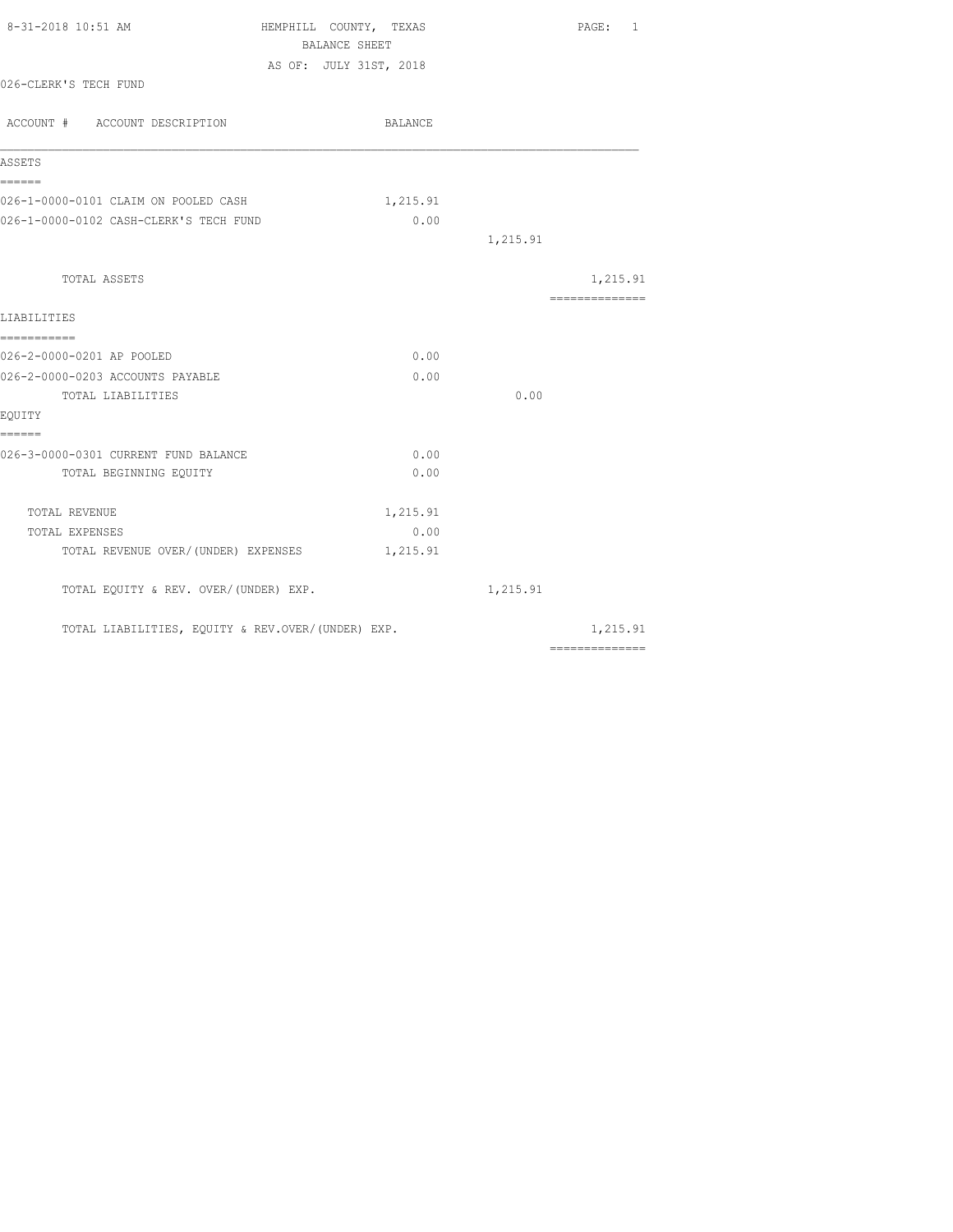| 8-31-2018 10:51 AM                                | HEMPHILL COUNTY, TEXAS<br>BALANCE SHEET |          | PAGE: 1         |
|---------------------------------------------------|-----------------------------------------|----------|-----------------|
|                                                   | AS OF: JULY 31ST, 2018                  |          |                 |
| 029-PRETRIAL INTERVENTION FUN                     |                                         |          |                 |
| ACCOUNT # ACCOUNT DESCRIPTION                     | BALANCE                                 |          |                 |
| ASSETS                                            |                                         |          |                 |
| ------                                            |                                         |          |                 |
| 029-1-0000-0101 CLAIM ON POOLED CASH              | 1,500.00                                |          |                 |
| 029-1-0000-0102 CASH -PRETRIAL INTERVENTION       | 0.00                                    |          |                 |
| 029-1-0000-0191 ESTIMATED REVENUES                | 0.00                                    |          |                 |
| 029-1-0000-0192 LESS: REVENUES RECEIVED           | 0.00                                    |          |                 |
|                                                   |                                         | 1,500.00 |                 |
| TOTAL ASSETS                                      |                                         |          | 1,500.00        |
| LIABILITIES                                       |                                         |          | ==============  |
| ===========                                       |                                         |          |                 |
| 029-2-0000-0201 AP POOLED                         | 0.00                                    |          |                 |
| 029-2-0000-0203 ACCOUNTS PAYABLE                  | 0.00                                    |          |                 |
| 029-2-0000-0281 APPROPRIATIONS                    | 0.00                                    |          |                 |
| 029-2-0000-0282 LESS: EXPENDITURES                | 0.00                                    |          |                 |
| 029-2-0000-0283 LESS: ENCUMBRANCES                | 0.00                                    |          |                 |
| 029-2-0000-0290 PRIOR YR A/PAYABLE                | 0.00                                    |          |                 |
| TOTAL LIABILITIES                                 |                                         | 0.00     |                 |
| EQUITY                                            |                                         |          |                 |
| ======<br>029-3-0000-0301 CURRENT FUND BALANCE    | 500.00                                  |          |                 |
| 029-3-0000-0302 BUDGETED FUND BALANCE             | 0.00                                    |          |                 |
| TOTAL BEGINNING EQUITY                            | 500.00                                  |          |                 |
| TOTAL REVENUE                                     | 1,000.00                                |          |                 |
| TOTAL EXPENSES                                    | 0.00                                    |          |                 |
| TOTAL REVENUE OVER/(UNDER) EXPENSES               | 1,000.00                                |          |                 |
| TOTAL EQUITY & REV. OVER/(UNDER) EXP.             |                                         | 1,500.00 |                 |
| TOTAL LIABILITIES, EQUITY & REV.OVER/(UNDER) EXP. |                                         |          | 1,500.00        |
|                                                   |                                         |          | --------------- |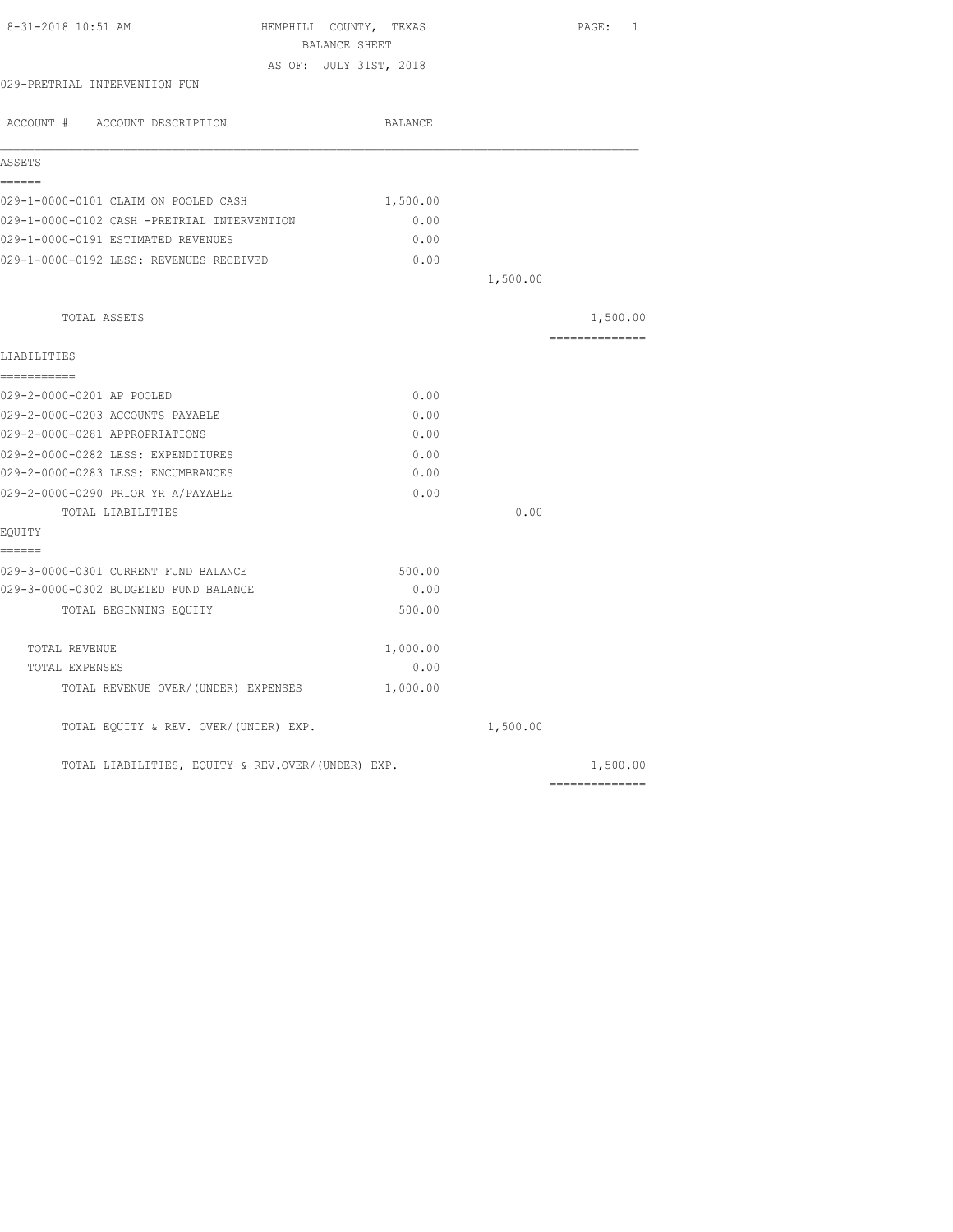| 8-31-2018 10:51 AM                                | HEMPHILL COUNTY, TEXAS<br>BALANCE SHEET |           | PAGE: 1        |
|---------------------------------------------------|-----------------------------------------|-----------|----------------|
|                                                   | AS OF: JULY 31ST, 2018                  |           |                |
| 032-CHK COLLECTION/CO ATTY                        |                                         |           |                |
| ACCOUNT # ACCOUNT DESCRIPTION                     | BALANCE                                 |           |                |
| ASSETS                                            |                                         |           |                |
| ======<br>032-1-0000-0101 CLAIM ON POOLED CASH    | 15,583.60                               |           |                |
| 032-1-0000-0102 CASH - CHECK COLLECTION/CO ATT    | 0.00                                    |           |                |
| 032-1-0000-0103 PETTY CASH                        | 0.00                                    |           |                |
| 032-1-0000-0105 PETTY CASH-CO ATTY                | 100.00                                  |           |                |
| 032-1-0000-0191 ESTIMATED REVENUES                | 0.00                                    |           |                |
| 032-1-0000-0192 LESS: REVENUES RECEIVED           | 0.00                                    |           |                |
|                                                   |                                         | 15,683.60 |                |
| TOTAL ASSETS                                      |                                         |           | 15,683.60      |
| LIABILITIES                                       |                                         |           | -------------- |
| ===========<br>032-2-0000-0201 AP POOLED          | 0.00                                    |           |                |
| 032-2-0000-0203 ACCOUNTS PAYABLE                  | 0.00                                    |           |                |
| 032-2-0000-0281 APPROPRIATIONS                    | 0.00                                    |           |                |
| 032-2-0000-0282 LESS: EXPENDITURES                | 0.00                                    |           |                |
| 032-2-0000-0283 LESS: ENCUMBRANCES                | 0.00                                    |           |                |
| 032-2-0000-0290 PRIOR YR A/PAYABLE                | 0.00                                    |           |                |
| TOTAL LIABILITIES                                 |                                         | 0.00      |                |
| EQUITY                                            |                                         |           |                |
| ======<br>032-3-0000-0301 CURRENT FUND BALANCE    | 17,805.88                               |           |                |
| 032-3-0000-0302 BUDGETED FUND BALANCE             | 0.00                                    |           |                |
| TOTAL BEGINNING EQUITY                            | 17,805.88                               |           |                |
| TOTAL REVENUE                                     | 330.00                                  |           |                |
| TOTAL EXPENSES                                    | 2,452.28                                |           |                |
| TOTAL REVENUE OVER/(UNDER) EXPENSES (             | 2,122.28)                               |           |                |
| TOTAL EQUITY & REV. OVER/(UNDER) EXP.             |                                         | 15,683.60 |                |
| TOTAL LIABILITIES, EQUITY & REV.OVER/(UNDER) EXP. |                                         |           | 15,683.60      |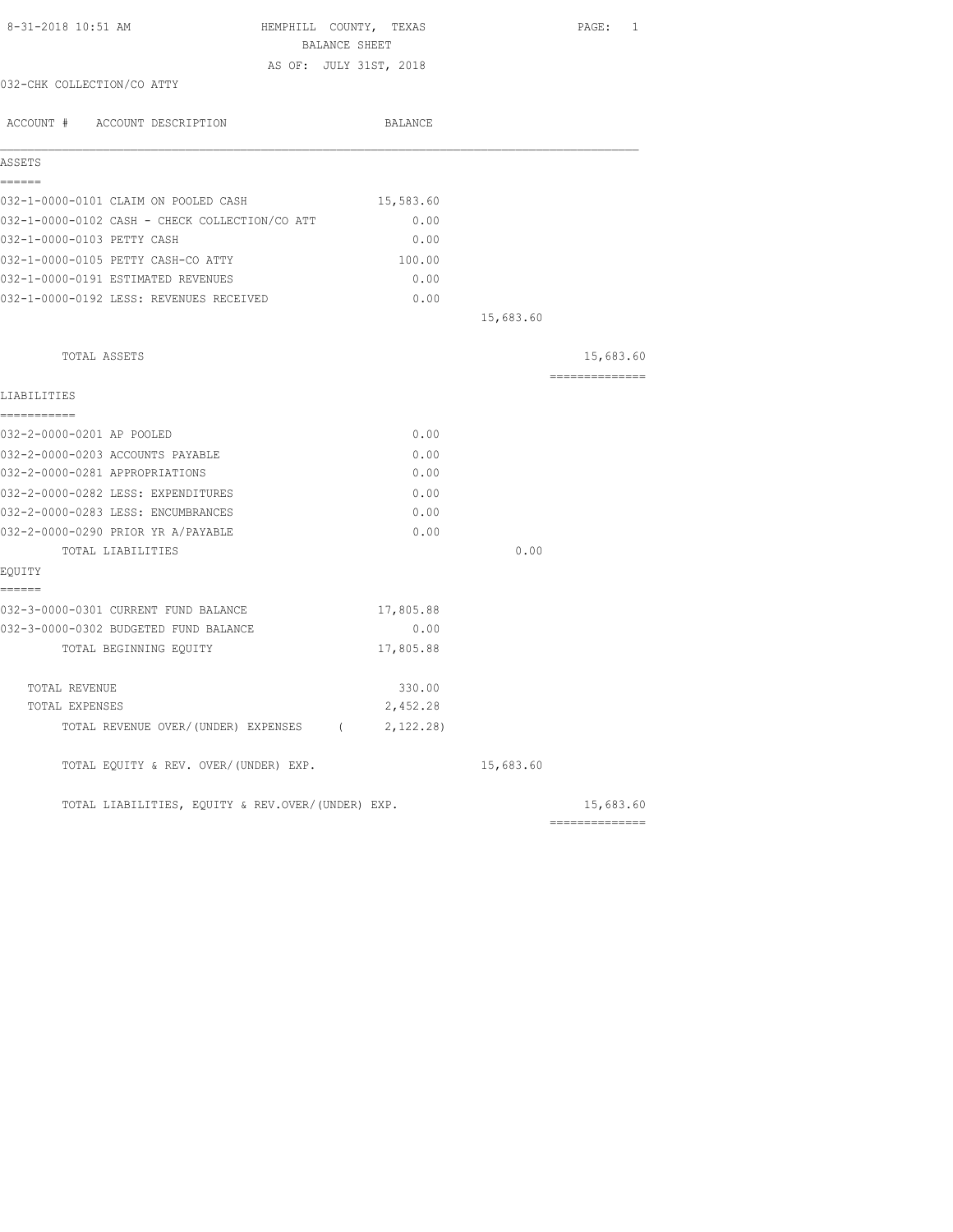| 8-31-2018 10:51 AM                                | HEMPHILL COUNTY, TEXAS<br>BALANCE SHEET |           | PAGE: 1        |
|---------------------------------------------------|-----------------------------------------|-----------|----------------|
|                                                   | AS OF: JULY 31ST, 2018                  |           |                |
| 036-ANNUAL LEOSE/LAW                              |                                         |           |                |
| ACCOUNT # ACCOUNT DESCRIPTION                     | BALANCE                                 |           |                |
| ASSETS                                            |                                         |           |                |
| ======                                            |                                         |           |                |
| 036-1-0000-0101 CLAIM ON POOLED CASH              | 10,573.92                               |           |                |
| 036-1-0000-0102 CASH - ANNUAL LEOSE/LAW           | 0.00                                    |           |                |
| 036-1-0000-0191 ESTIMATED REVENUES                | 0.00                                    |           |                |
| 036-1-0000-0192 LESS: REVENUES RECEIVED           | 0.00                                    |           |                |
|                                                   |                                         | 10,573.92 |                |
| TOTAL ASSETS                                      |                                         |           | 10,573.92      |
| LIABILITIES                                       |                                         |           | -------------- |
| -----------                                       |                                         |           |                |
| 036-2-0000-0201 AP POOLED                         | 0.00                                    |           |                |
| 036-2-0000-0203 ACOUNTS PAYABLE                   | 0.00                                    |           |                |
| 036-2-0000-0222 PAYROLL W/H PAYABLE               | 0.00                                    |           |                |
| 036-2-0000-0223 PAYROLL FICA PAYABLE              | 0.00                                    |           |                |
| 036-2-0000-0224 PAYROLL RETIREMENT PAYABLE        | 0.00                                    |           |                |
| 036-2-0000-0225 PAYROLL INSURANCE PAYABLE         | 0.00                                    |           |                |
| 036-2-0000-0281 APPROPRIATIONS                    | 0.00                                    |           |                |
| 036-2-0000-0282 LESS: EXPENDITURES                | 0.00                                    |           |                |
| 036-2-0000-0283 LESS: ENCUMBRANCES                | 0.00                                    |           |                |
| 036-2-0000-0290 PRIOR YR A/PAYABLE                | 0.00                                    |           |                |
| TOTAL LIABILITIES                                 |                                         | 0.00      |                |
| EQUITY                                            |                                         |           |                |
| ======                                            |                                         |           |                |
| 036-3-0000-0301 CURRENT FUND BALANCE              | 9,080.70                                |           |                |
| 036-3-0000-0302 BUDGETED FUND BALANCE             | 0.00                                    |           |                |
| TOTAL BEGINNING EQUITY                            | 9,080.70                                |           |                |
|                                                   |                                         |           |                |
| TOTAL REVENUE                                     | 1,493.22                                |           |                |
| TOTAL EXPENSES                                    | 0.00                                    |           |                |
| TOTAL REVENUE OVER/(UNDER) EXPENSES               | 1,493.22                                |           |                |
| TOTAL EQUITY & REV. OVER/(UNDER) EXP.             |                                         | 10,573.92 |                |
| TOTAL LIABILITIES, EQUITY & REV.OVER/(UNDER) EXP. |                                         |           | 10,573.92      |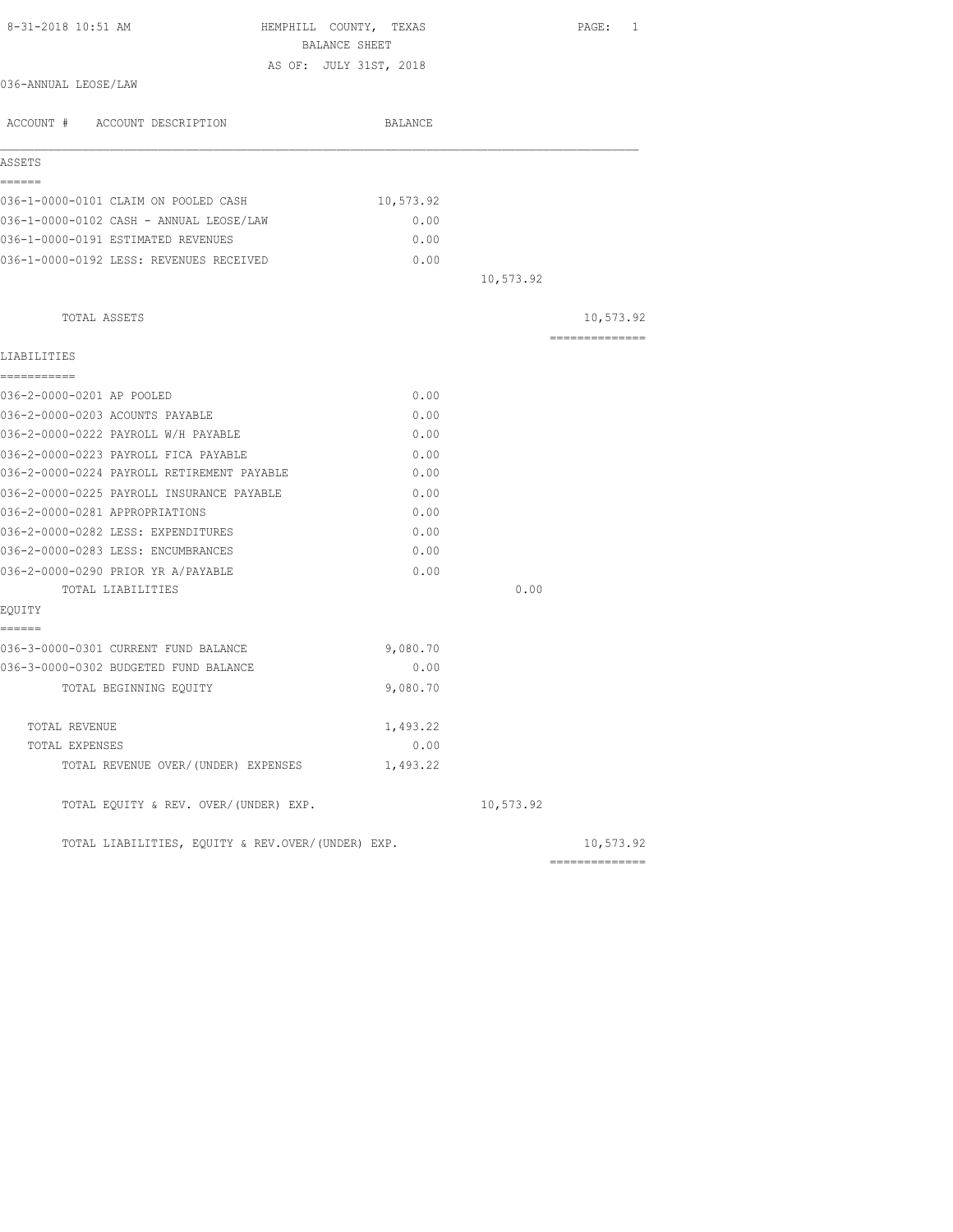| 8-31-2018 10:51 AM                                | HEMPHILL COUNTY, TEXAS |           | PAGE: 1        |
|---------------------------------------------------|------------------------|-----------|----------------|
|                                                   | BALANCE SHEET          |           |                |
| 046-SCAAP                                         | AS OF: JULY 31ST, 2018 |           |                |
|                                                   |                        |           |                |
| ACCOUNT # ACCOUNT DESCRIPTION                     | BALANCE                |           |                |
| ASSETS                                            |                        |           |                |
| ======                                            |                        |           |                |
| 046-1-0000-0101 CLAIM ON POOLED CASH              | 65,265.58              |           |                |
| 046-1-0000-0102 CASH - SCAAP                      | 0.00                   |           |                |
| 046-1-0000-0191 ESTIMATED REVENUES                | 0.00                   |           |                |
| 046-1-0000-0192 LESS: REVENUES RECEIVED           | 0.00                   |           |                |
|                                                   |                        | 65,265.58 |                |
| TOTAL ASSETS                                      |                        |           | 65,265.58      |
|                                                   |                        |           | ============== |
| LIABILITIES<br>-----------                        |                        |           |                |
| 046-2-0000-0201 AP POOLED                         | 0.00                   |           |                |
| 046-2-0000-0203 ACOUNTS PAYABLE                   | 0.00                   |           |                |
| 046-2-0000-0222 PAYROLL W/H PAYABLE               | 0.00                   |           |                |
| 046-2-0000-0223 PAYROLL FICA PAYABLE              | 0.00                   |           |                |
| 046-2-0000-0224 PAYROLL RETIREMENT PAYABLE        | 0.00                   |           |                |
| 046-2-0000-0225 PAYROLL INSURANCE PAYABLE         | 0.00                   |           |                |
| 046-2-0000-0281 APPROPRIATIONS                    | 0.00                   |           |                |
| 046-2-0000-0282 LESS: EXPENDITURES                | 0.00                   |           |                |
| 046-2-0000-0283 LESS: ENCUMBRANCES                | 0.00                   |           |                |
| TOTAL LIABILITIES                                 |                        | 0.00      |                |
| EQUITY                                            |                        |           |                |
| ======                                            |                        |           |                |
| 046-3-0000-0301 CURRENT FUND BALANCE              | 65,265.58              |           |                |
| 046-3-0000-0302 BUDGETED FUND BALANCE             | 0.00                   |           |                |
| TOTAL BEGINNING EQUITY                            | 65,265.58              |           |                |
| TOTAL REVENUE                                     | 0.00                   |           |                |
| TOTAL EXPENSES                                    | 0.00                   |           |                |
| TOTAL REVENUE OVER/(UNDER) EXPENSES               | 0.00                   |           |                |
| TOTAL EQUITY & REV. OVER/(UNDER) EXP.             |                        | 65,265.58 |                |
| TOTAL LIABILITIES, EOUITY & REV.OVER/(UNDER) EXP. |                        |           | 65,265.58      |
|                                                   |                        |           | ============== |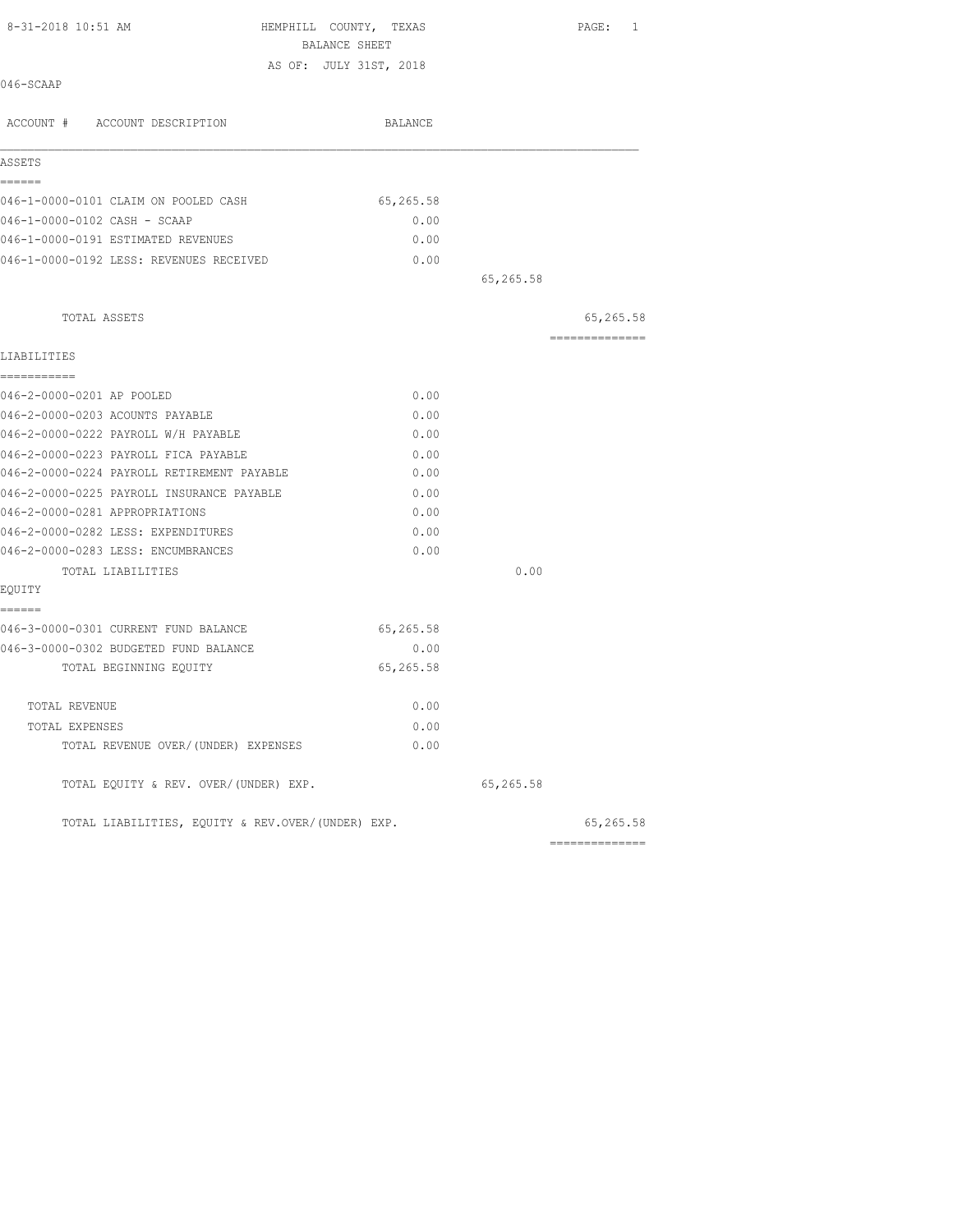| 8-31-2018 10:51 AM                                | HEMPHILL COUNTY, TEXAS<br>BALANCE SHEET |           | PAGE: 1                                                                                                                                                                                                                                                                                                                                                                                                                                                                                |
|---------------------------------------------------|-----------------------------------------|-----------|----------------------------------------------------------------------------------------------------------------------------------------------------------------------------------------------------------------------------------------------------------------------------------------------------------------------------------------------------------------------------------------------------------------------------------------------------------------------------------------|
|                                                   | AS OF: JULY 31ST, 2018                  |           |                                                                                                                                                                                                                                                                                                                                                                                                                                                                                        |
| 047-SHERIFF COMMISSARY                            |                                         |           |                                                                                                                                                                                                                                                                                                                                                                                                                                                                                        |
| ACCOUNT # ACCOUNT DESCRIPTION                     | BALANCE                                 |           |                                                                                                                                                                                                                                                                                                                                                                                                                                                                                        |
| ASSETS                                            |                                         |           |                                                                                                                                                                                                                                                                                                                                                                                                                                                                                        |
| ======<br>047-1-0000-0101 SHERIFF COMMISSARY      | 12,971.52                               |           |                                                                                                                                                                                                                                                                                                                                                                                                                                                                                        |
| 047-1-0000-0102 CASH-SHERIFF COMMISSARY           | 0.00                                    |           |                                                                                                                                                                                                                                                                                                                                                                                                                                                                                        |
|                                                   |                                         | 12,971.52 |                                                                                                                                                                                                                                                                                                                                                                                                                                                                                        |
| TOTAL ASSETS                                      |                                         |           | 12,971.52                                                                                                                                                                                                                                                                                                                                                                                                                                                                              |
|                                                   |                                         |           | $\begin{array}{cccccccccc} \multicolumn{2}{c}{} & \multicolumn{2}{c}{} & \multicolumn{2}{c}{} & \multicolumn{2}{c}{} & \multicolumn{2}{c}{} & \multicolumn{2}{c}{} & \multicolumn{2}{c}{} & \multicolumn{2}{c}{} & \multicolumn{2}{c}{} & \multicolumn{2}{c}{} & \multicolumn{2}{c}{} & \multicolumn{2}{c}{} & \multicolumn{2}{c}{} & \multicolumn{2}{c}{} & \multicolumn{2}{c}{} & \multicolumn{2}{c}{} & \multicolumn{2}{c}{} & \multicolumn{2}{c}{} & \multicolumn{2}{c}{} & \mult$ |
| EOUITY<br>======                                  |                                         |           |                                                                                                                                                                                                                                                                                                                                                                                                                                                                                        |
| 047-3-0000-0301 SHERIFF COMMISSARY                | 12,971.52                               |           |                                                                                                                                                                                                                                                                                                                                                                                                                                                                                        |
| TOTAL BEGINNING EQUITY                            | 12,971.52                               |           |                                                                                                                                                                                                                                                                                                                                                                                                                                                                                        |
| TOTAL REVENUE                                     | 0.00                                    |           |                                                                                                                                                                                                                                                                                                                                                                                                                                                                                        |
| TOTAL EXPENSES                                    | 0.00                                    |           |                                                                                                                                                                                                                                                                                                                                                                                                                                                                                        |
| TOTAL REVENUE OVER/ (UNDER) EXPENSES              | 0.00                                    |           |                                                                                                                                                                                                                                                                                                                                                                                                                                                                                        |
| TOTAL EQUITY & REV. OVER/(UNDER) EXP.             |                                         | 12,971.52 |                                                                                                                                                                                                                                                                                                                                                                                                                                                                                        |
| TOTAL LIABILITIES, EQUITY & REV.OVER/(UNDER) EXP. |                                         |           | 12,971.52<br>==============                                                                                                                                                                                                                                                                                                                                                                                                                                                            |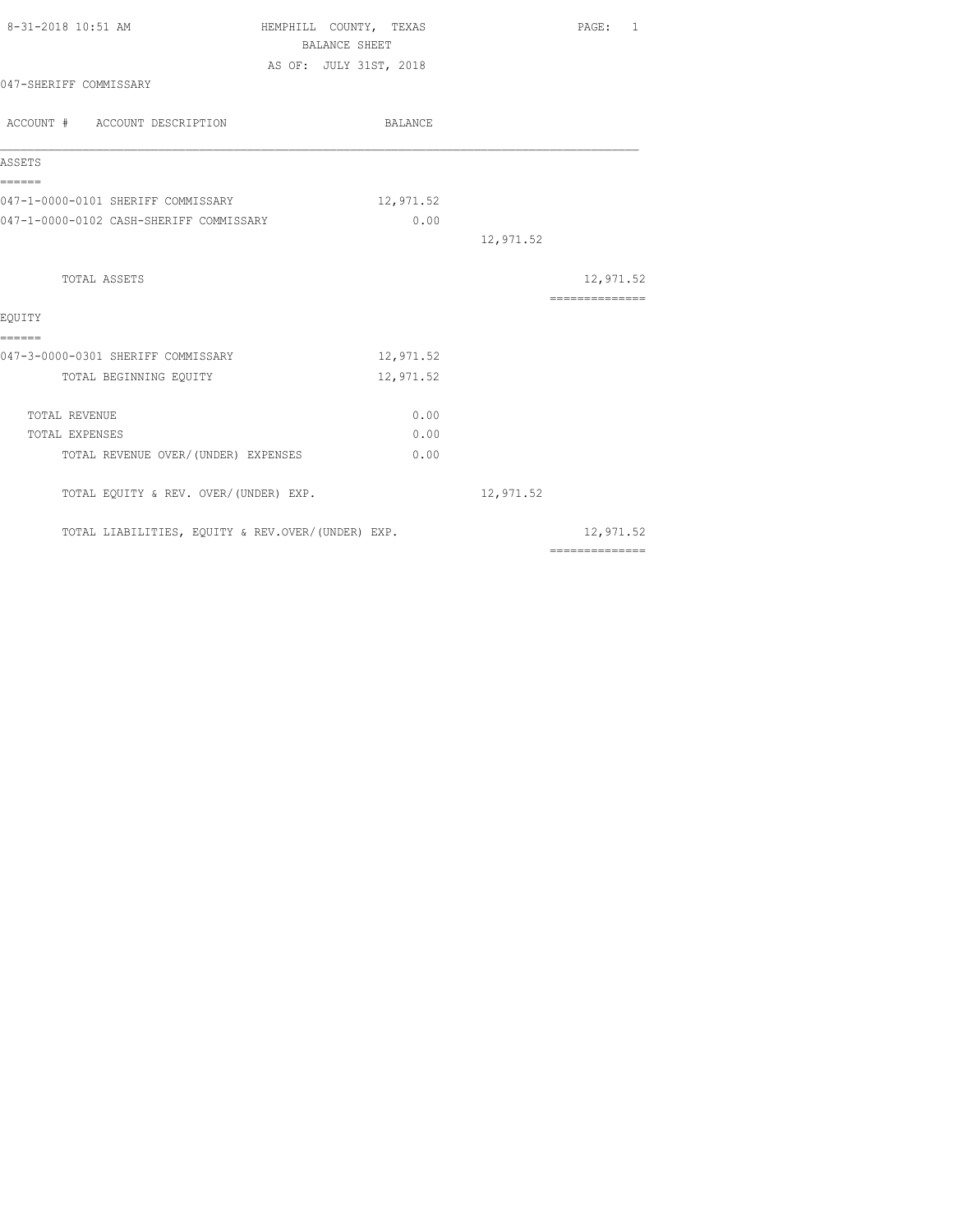| 8-31-2018 10:51 AM                                | HEMPHILL COUNTY, TEXAS<br>BALANCE SHEET<br>AS OF: JULY 31ST, 2018 |          |          | PAGE: 1                    |  |
|---------------------------------------------------|-------------------------------------------------------------------|----------|----------|----------------------------|--|
| 048-SHERIFF SEIZURE                               |                                                                   |          |          |                            |  |
| ACCOUNT # ACCOUNT DESCRIPTION                     |                                                                   | BALANCE  |          |                            |  |
| ASSETS                                            |                                                                   |          |          |                            |  |
| ======<br>048-1-0000-0102 CASH                    |                                                                   | 3,810.33 | 3,810.33 |                            |  |
| TOTAL ASSETS                                      |                                                                   |          |          | 3,810.33<br>============== |  |
| EQUITY<br>======                                  |                                                                   |          |          |                            |  |
| 048-3-0000-0301 FUND BALANCE                      |                                                                   | 3,810.33 |          |                            |  |
| TOTAL BEGINNING EQUITY                            |                                                                   | 3,810.33 |          |                            |  |
| TOTAL REVENUE                                     |                                                                   | 0.00     |          |                            |  |
| TOTAL EXPENSES                                    |                                                                   | 0.00     |          |                            |  |
| TOTAL REVENUE OVER/(UNDER) EXPENSES               |                                                                   | 0.00     |          |                            |  |
| TOTAL EQUITY & REV. OVER/(UNDER) EXP.             |                                                                   |          | 3,810.33 |                            |  |
| TOTAL LIABILITIES, EQUITY & REV.OVER/(UNDER) EXP. |                                                                   |          |          | 3,810.33                   |  |
|                                                   |                                                                   |          |          | ==============             |  |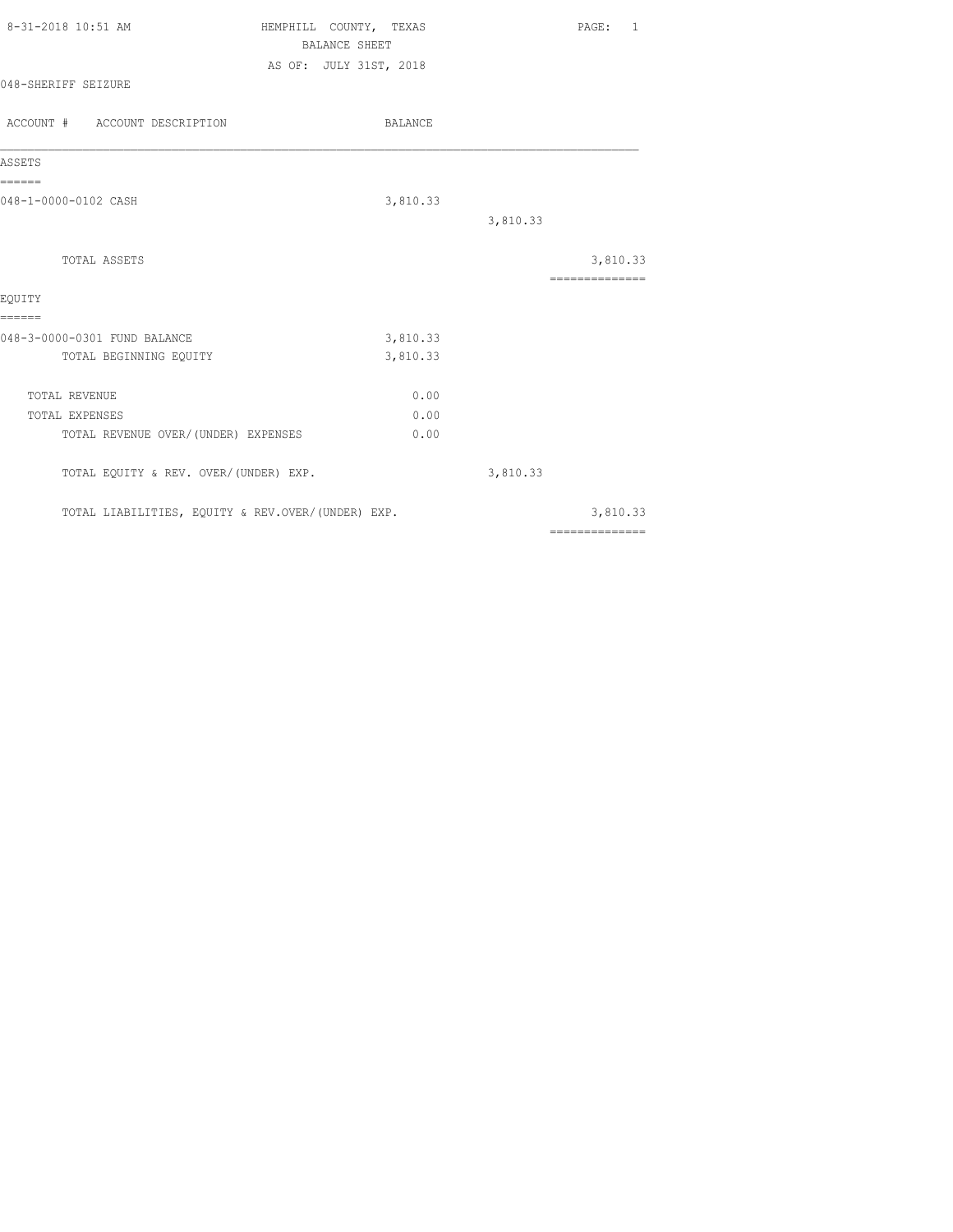| 8-31-2018 10:51 AM                                | HEMPHILL COUNTY, TEXAS<br>BALANCE SHEET |            |            | PAGE: 1                                                                                                                                                                                                                                                                                                                                                                                                                                                                                |
|---------------------------------------------------|-----------------------------------------|------------|------------|----------------------------------------------------------------------------------------------------------------------------------------------------------------------------------------------------------------------------------------------------------------------------------------------------------------------------------------------------------------------------------------------------------------------------------------------------------------------------------------|
| 055-BROWN REWARD                                  | AS OF: JULY 31ST, 2018                  |            |            |                                                                                                                                                                                                                                                                                                                                                                                                                                                                                        |
| ACCOUNT # ACCOUNT DESCRIPTION                     |                                         | BALANCE    |            |                                                                                                                                                                                                                                                                                                                                                                                                                                                                                        |
| ASSETS                                            |                                         |            |            |                                                                                                                                                                                                                                                                                                                                                                                                                                                                                        |
| ======                                            |                                         |            |            |                                                                                                                                                                                                                                                                                                                                                                                                                                                                                        |
| 055-1-0000-0102 CASH-BROWN REWARD                 |                                         | 12, 152.74 |            |                                                                                                                                                                                                                                                                                                                                                                                                                                                                                        |
|                                                   |                                         |            | 12, 152.74 |                                                                                                                                                                                                                                                                                                                                                                                                                                                                                        |
| TOTAL ASSETS                                      |                                         |            |            | 12, 152.74                                                                                                                                                                                                                                                                                                                                                                                                                                                                             |
|                                                   |                                         |            |            | $\begin{array}{cccccccccc} \multicolumn{2}{c}{} & \multicolumn{2}{c}{} & \multicolumn{2}{c}{} & \multicolumn{2}{c}{} & \multicolumn{2}{c}{} & \multicolumn{2}{c}{} & \multicolumn{2}{c}{} & \multicolumn{2}{c}{} & \multicolumn{2}{c}{} & \multicolumn{2}{c}{} & \multicolumn{2}{c}{} & \multicolumn{2}{c}{} & \multicolumn{2}{c}{} & \multicolumn{2}{c}{} & \multicolumn{2}{c}{} & \multicolumn{2}{c}{} & \multicolumn{2}{c}{} & \multicolumn{2}{c}{} & \multicolumn{2}{c}{} & \mult$ |
| LIABILITIES                                       |                                         |            |            |                                                                                                                                                                                                                                                                                                                                                                                                                                                                                        |
| ===========                                       |                                         |            |            |                                                                                                                                                                                                                                                                                                                                                                                                                                                                                        |
| 055-2-0000-0203 ACCOUNTS PAYABLE                  |                                         | 0.00       |            |                                                                                                                                                                                                                                                                                                                                                                                                                                                                                        |
| TOTAL LIABILITIES                                 |                                         |            | 0.00       |                                                                                                                                                                                                                                                                                                                                                                                                                                                                                        |
| EQUITY                                            |                                         |            |            |                                                                                                                                                                                                                                                                                                                                                                                                                                                                                        |
| ======<br>055-3-0000-0301 CURRENT FUND BALANCE    |                                         | 0.00       |            |                                                                                                                                                                                                                                                                                                                                                                                                                                                                                        |
| TOTAL BEGINNING EQUITY                            |                                         | 0.00       |            |                                                                                                                                                                                                                                                                                                                                                                                                                                                                                        |
|                                                   |                                         |            |            |                                                                                                                                                                                                                                                                                                                                                                                                                                                                                        |
| TOTAL REVENUE                                     |                                         | 12, 152.74 |            |                                                                                                                                                                                                                                                                                                                                                                                                                                                                                        |
| TOTAL EXPENSES                                    |                                         | 0.00       |            |                                                                                                                                                                                                                                                                                                                                                                                                                                                                                        |
| TOTAL REVENUE OVER/(UNDER) EXPENSES 12,152.74     |                                         |            |            |                                                                                                                                                                                                                                                                                                                                                                                                                                                                                        |
| TOTAL EQUITY & REV. OVER/(UNDER) EXP.             |                                         |            | 12, 152.74 |                                                                                                                                                                                                                                                                                                                                                                                                                                                                                        |
| TOTAL LIABILITIES, EQUITY & REV.OVER/(UNDER) EXP. |                                         |            |            | 12, 152.74                                                                                                                                                                                                                                                                                                                                                                                                                                                                             |
|                                                   |                                         |            |            | $\begin{array}{cccccccccc} \multicolumn{2}{c}{} & \multicolumn{2}{c}{} & \multicolumn{2}{c}{} & \multicolumn{2}{c}{} & \multicolumn{2}{c}{} & \multicolumn{2}{c}{} & \multicolumn{2}{c}{} & \multicolumn{2}{c}{} & \multicolumn{2}{c}{} & \multicolumn{2}{c}{} & \multicolumn{2}{c}{} & \multicolumn{2}{c}{} & \multicolumn{2}{c}{} & \multicolumn{2}{c}{} & \multicolumn{2}{c}{} & \multicolumn{2}{c}{} & \multicolumn{2}{c}{} & \multicolumn{2}{c}{} & \multicolumn{2}{c}{} & \mult$ |